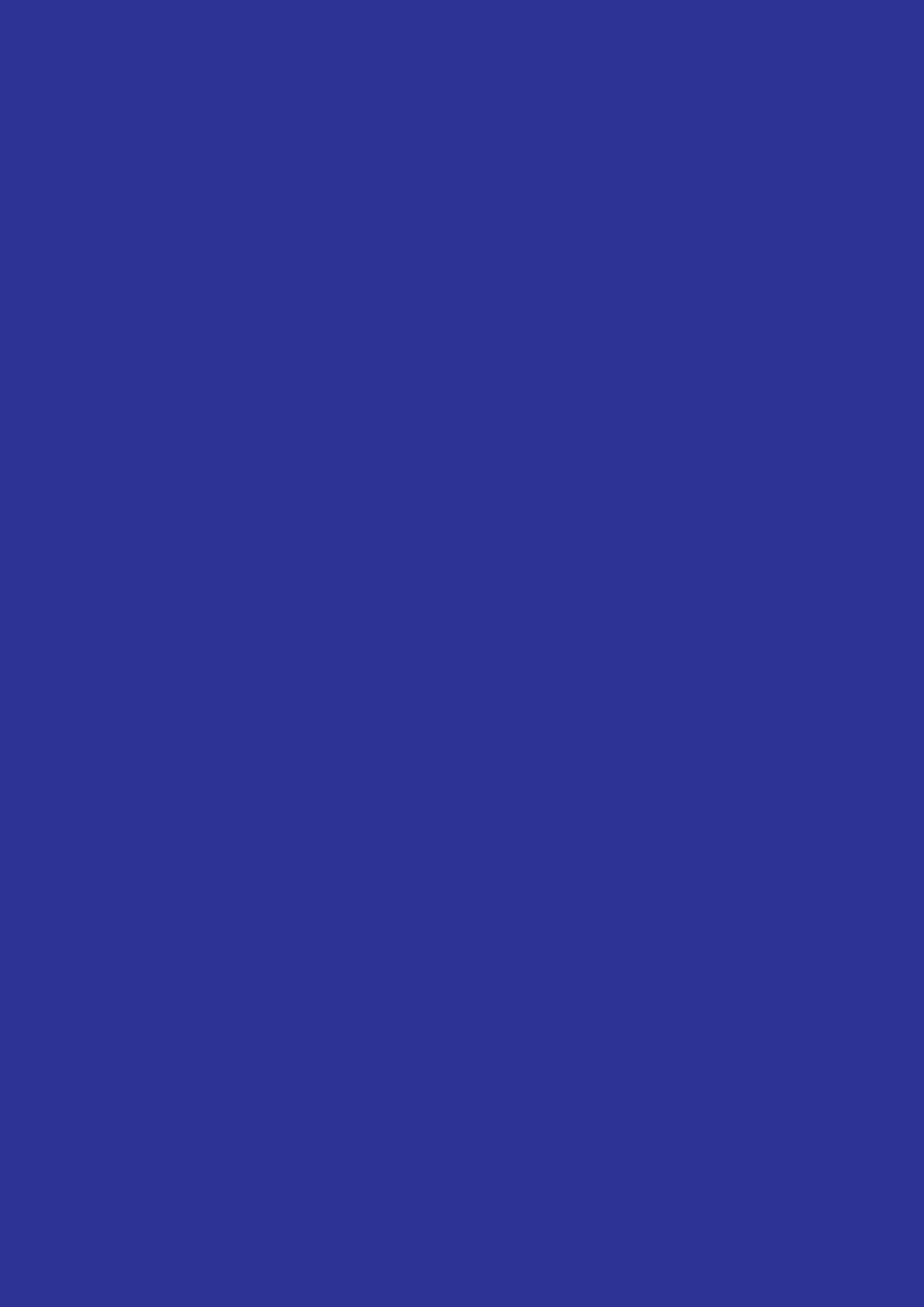## **Contents**

| Summary                                                                                                             | 5  |
|---------------------------------------------------------------------------------------------------------------------|----|
| A. Business Model and Strategy                                                                                      | 6  |
| A.1. Business and Performance                                                                                       | 6  |
| A.2. Underwriting Performance                                                                                       | 7  |
| A.3. Investment Performance                                                                                         | 9  |
| A.4. Performance from Other Activities                                                                              | 9  |
| A.5. Any Other Information                                                                                          | 9  |
| B. System of Governance                                                                                             | 10 |
| B.1. General Information on the System of Governance                                                                | 10 |
| B.2. Fit and Proper Requirements                                                                                    | 11 |
| B.3. Risk Management System                                                                                         | 11 |
| B.4. Internal Control System                                                                                        | 12 |
| B.5. Internal Audit Function                                                                                        | 13 |
| <b>B.6. Actuarial Function</b>                                                                                      | 13 |
| <b>B.7. Outsourcing</b>                                                                                             | 13 |
| B.8. Adequacy of System of Governance                                                                               | 13 |
| B.9. Any Other Information                                                                                          | 13 |
| C. Risk Profile                                                                                                     | 14 |
| C.1. Underwriting Risk                                                                                              | 14 |
| C.2. Market Risk                                                                                                    | 14 |
| C.3. Credit Risk                                                                                                    | 15 |
| C.4. Liquidity Risk                                                                                                 | 16 |
| C.5. Operational Risk                                                                                               | 16 |
| C.6. Other Material Risks                                                                                           | 16 |
| C.7. Any Other Information                                                                                          | 16 |
| D. Valuation for Solvency Purposes                                                                                  | 17 |
| D.1. Assets                                                                                                         | 17 |
| D.2. Technical Provisions                                                                                           | 18 |
| D.3. Other Liabilities                                                                                              | 19 |
| D.4. Alternative Methods of Valuation                                                                               | 20 |
| D.5. Any Other Information                                                                                          | 20 |
| E. Capital Management                                                                                               | 20 |
| E.1 Own Funds                                                                                                       | 20 |
| E.2 Solvency Capital Requirement and Minimum Capital Requirement                                                    | 21 |
| E.3 Use of the duration-based equity risk sub-module in the calculation of<br>the Solvency Capital Requirement      | 21 |
| E.4 Differences between the standard formula and any internal model used                                            | 21 |
| E.5 Non-compliance with the Minimum Capital Requirement and<br>non-compliance with the Solvency Capital Requirement | 21 |
| E.6 Any Other iiformation                                                                                           | 21 |
|                                                                                                                     |    |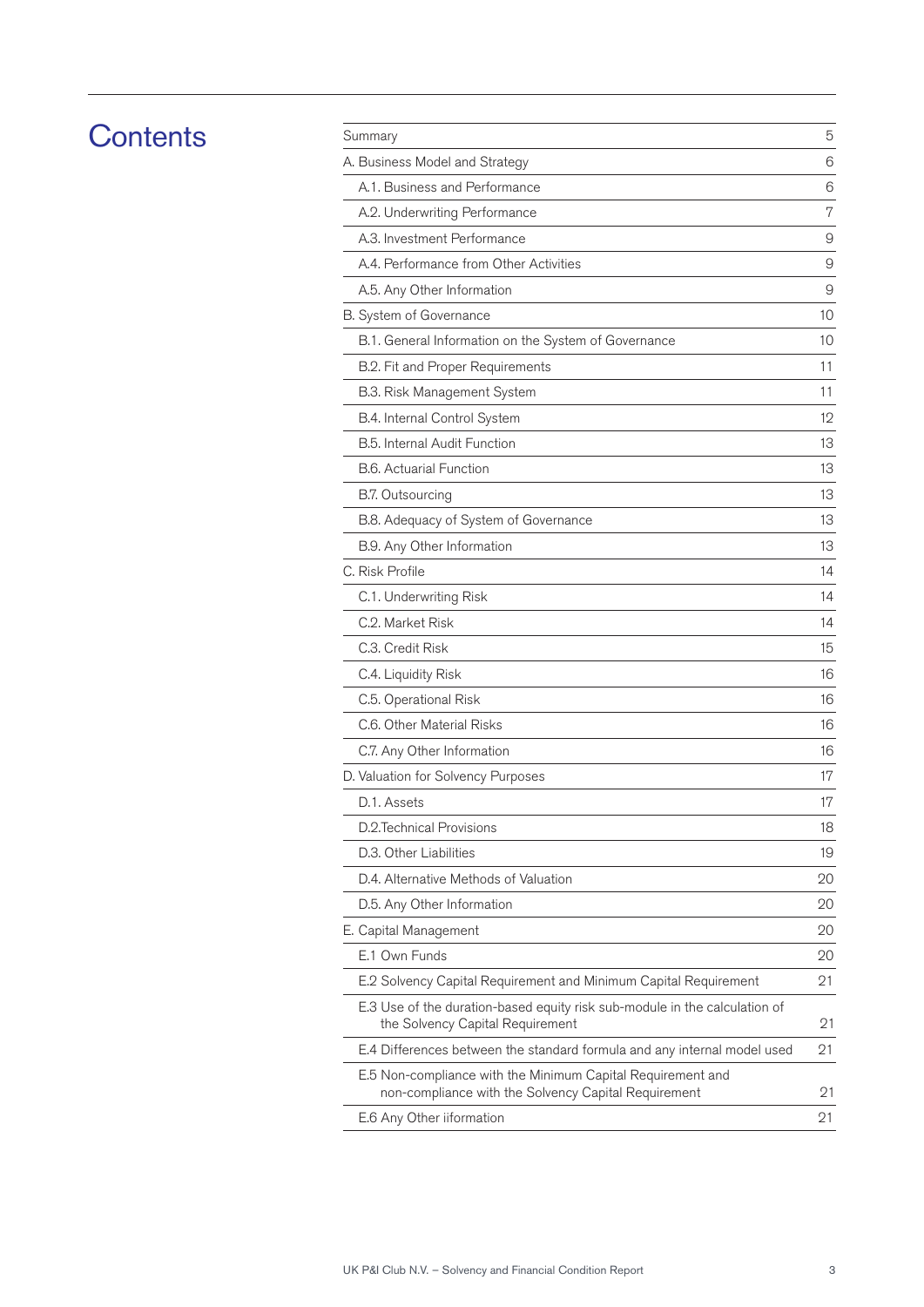| Appendices                                           | 22 |
|------------------------------------------------------|----|
| 1. Balance Sheet                                     | 22 |
| 2. Premiums, Claims and Expenses by Line of Business | 24 |
| 3. Premiums, Claims and Expenses by Country          | 25 |
| 4. Non-life Technical Provisions                     | 26 |
| 5. Non-life Insurance Claims                         | 97 |
| 6. Own Funds                                         | 29 |
| 7. Solvency Capital Requirement                      | 31 |
| 8. Minimum Capital requirement                       | 32 |
| 9. List of Assets                                    | 33 |
|                                                      |    |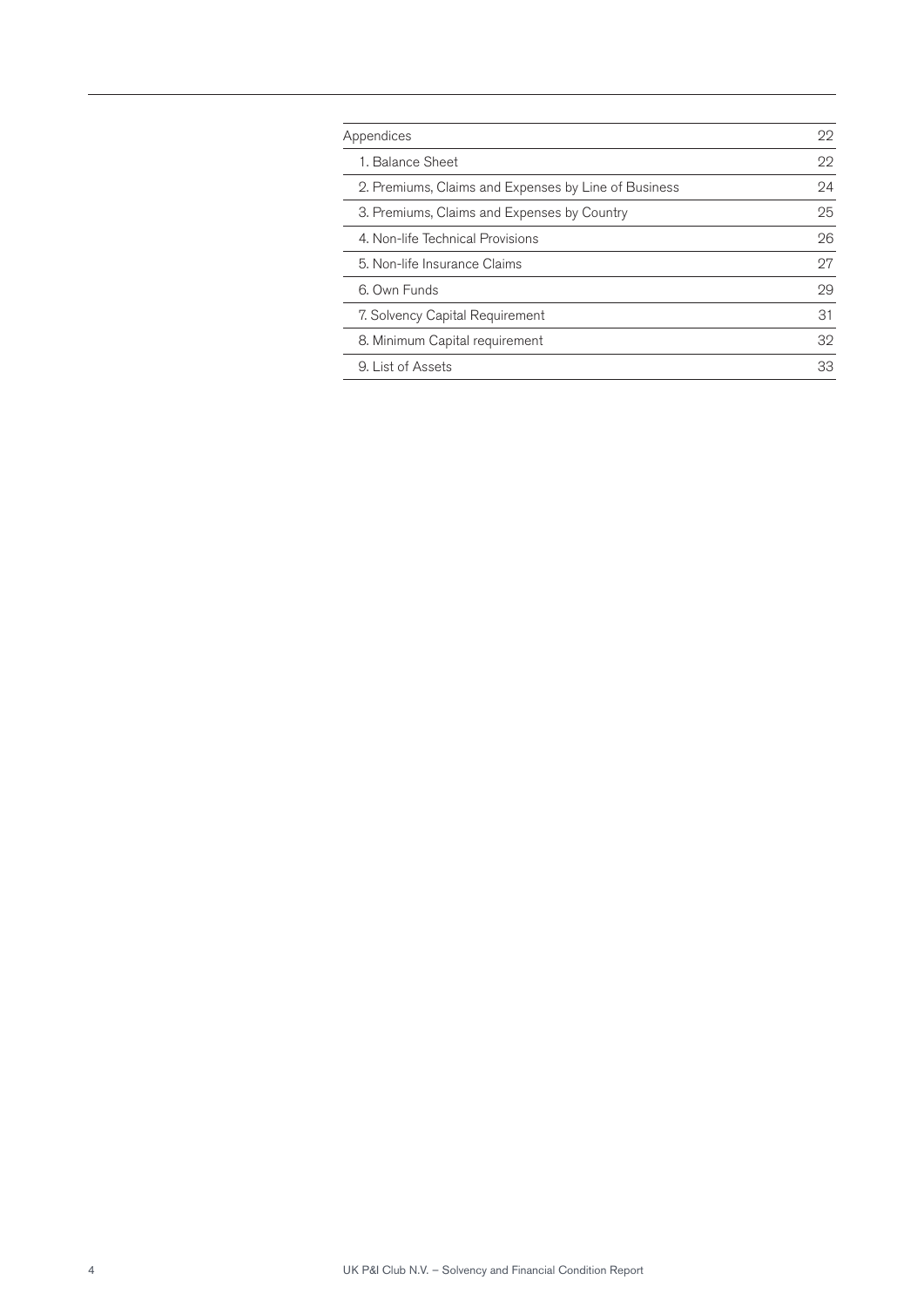Summary This document is the first Solvency and Financial Condition Report ("SFCR") of UK P&I Club N.V. (UKNV). It explains the company performance over the extended book year of 28 November 2018 until 20 February 2020. This document covers UKNV's business and performance, its system of governance, risk profile, valuation for solvency purposes and capital management.

> The ultimate Administrative Body that has the responsibility for all of these matters is the UKNV's Management Board, under close supervision of the Supervisory Board. The Management Board has installed various governance and control functions to monitor and manage the business.

> The first financial year has been completed without incurring unexpected risks. With eligible own funds of US\$ 38m, the company's SCR ratio is 258%. This is well above the Solvency II requirements as well as UKNV's internal risk appetite thresholds. However, this level of capital is required to support UKNV's business plan going forward as indicated by the ORSA. The MCR ratio is 932%.

UKNV has a low risk appetite and manages its business in a prudent manner. Risks caused by the Covid-19 pandemic are unlikely to have a severe impact on UKNV's business model as well as solvency levels in the foreseen future.

## Management Board's Statement

We acknowledge our responsibility for preparing the SFCR in all material respects in accordance with the DNB Rules and the Solvency II Regulations.

We are satisfied that:

- a) throughout the financial year in question, UKNV has complied in all material respects with the requirements of the DNB Rules and the Solvency II Regulations as applicable to the insurer; and
- b) it is reasonable to believe that UKNV has continued so to comply subsequently and will continue so to comply in future.

#### For and on behalf of the UK P&I Club N.V.

19 June 2020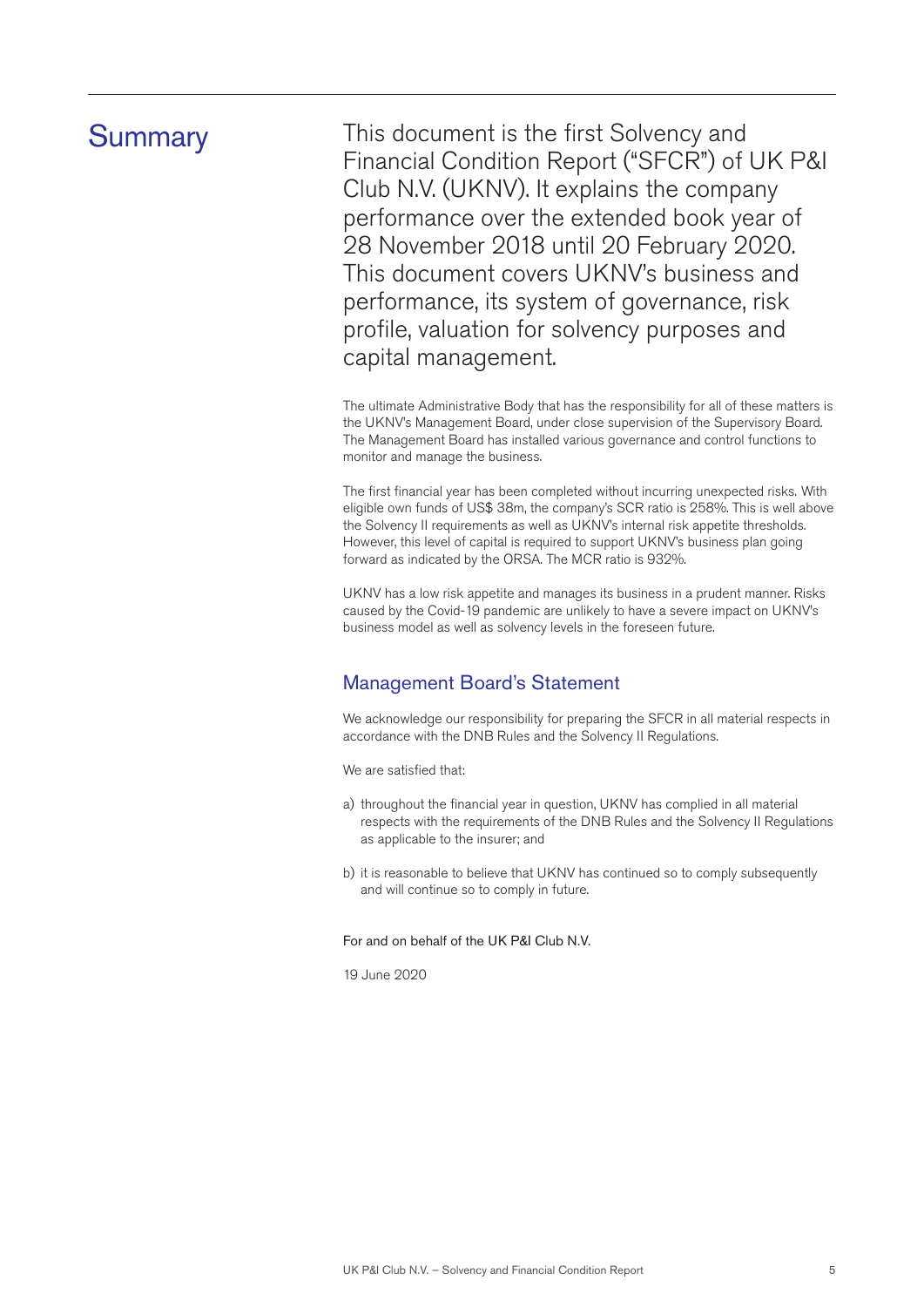## A. Business Model and **Strategy**

## A1. Business and Perfomance

#### Corporate information

The UK P&I Club N.V. ("UKNV") is an insurance company having received its insurance license in the Netherlands in March 2019. It is regulated by De Nederlandsche Bank (DNB) for prudential purposes and by Authoriteit Financiele Markten (AFM) for conduct purposes. UKNV is part of a Group which is under the supervision of the UK-based Prudential Regulation Authority.

UKNV is a wholly owned subsidiary of the United Kingdom Mutual Steam Ship Assurance Association (Europe) Limited ("UKE"), which is incorporated in England and Wales as a company limited by guarantee without share capital.

UKE is a mutual Club with the objective of providing mutual marine insurance cover to its members for protection and indemnity (P&I) risks.

#### **Regulators**

UKNV is regulated by De Nederlandsche Bank (DNB) in the Netherlands. The Club as a whole is regulated by the UK Prudential Regulation Authority (PRA). Its entities are regulated by various other authorities.

| Entity    | Regulator                                                                                                                       |
|-----------|---------------------------------------------------------------------------------------------------------------------------------|
| UKE       | <b>Prudential Regulation Authority</b><br><b>Financial Conduct Authority</b><br>National Association of Insurance Commissioners |
| Hong Kong | Hong Kong Insurance Authority                                                                                                   |
| Japan     | Japan Financial Services Agency                                                                                                 |
| Singapore | Monetary Authority of Singapore                                                                                                 |
| UKB       | Bermuda Monetary Authority<br>Isle of Man Financial Services Authority                                                          |
| UKL       | <b>Prudential Regulation Authority</b><br><b>Financial Conduct Authority</b>                                                    |
| UKNV      | De Nederlandsche Bank<br>Autoriteit Financiele Markten                                                                          |
| Hydra     | Bermuda Monetary Authority                                                                                                      |

The principal activity of the UKNV is the insurance and reinsurance of protection and indemnity risks on behalf of the Members, active in the marine and transport industry.

The authority responsible for the prudential supervision of this SFCR document is De Nederlandsche Bank (DNB), located in Amsterdam. UKNV is also regulated by Autoriteit Financiele Markten (AFM), located in Amsterdam.

The external auditor of UKNV is BDO Audit & Assurance B.V., based in the Netherlands. The external auditor's mandate does not cover an audit on the information disclosed in this SFCR nor in the Regular Supervisory Report (RSR).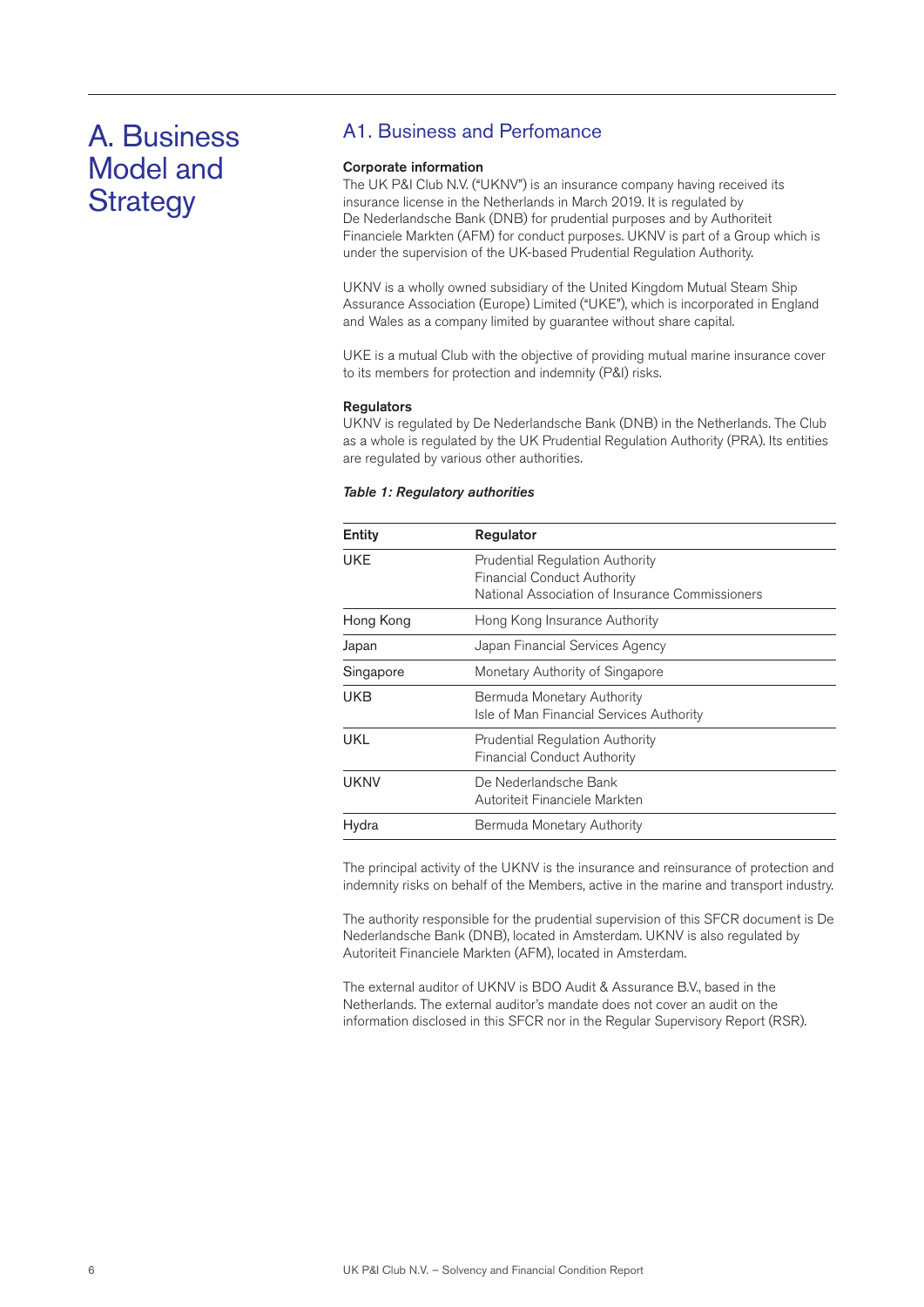#### Business activities

UKNV is a newly set up company, having received its insurance license in March 2019. The parent company provided a capital injection of US\$ 36m early 2019.

UKNV in this financial year provides the following products for EEA based risks:

- Protection and Indemnity (P&I) cover for ship owners and charterers. These are generally large risks with relatively high premium volumes per member
- Professional indemnity cover for intermediaries, such as shipping agents, naval architects and surveyors. These are generally smaller risks with lower premium volumes per member. The number of members is larger than for UKNV's P&I business.

#### Accounting period

UKNV has an accounting year is aligned to that of the parent company UKE. The accounting year normally runs from 20th of February in any particular year to 20th of February of the next year. This matches the policy year of the insurance cover.

For this special first year of operation, UKNV has an extended accounting year, running from the incorporation date of 28 November 2018 until 20 February 2020.

### A.2. Underwriting Performance

#### Underwriting performance measures

For the entire P&I Club, the target is to call sufficient premium to cover its claims and expenses as measured by the combined ratio. S.05.02.01 includes a geographical split of the UKNV's business based on the regional spread of the risks insured.

#### Recent underwriting performance

In the first financial year UKNV operated as fronting company for two mono-line insurance companies (UKE and ITIC). UKNV's clients are EEA based Members of the respective Fronted Clubs. They all operate in the marine and shipping industry, be it as a ship owner, ship charterer or a shipping and transport specialist or intermediary. Table 2 provides an overview of the underwriting performance.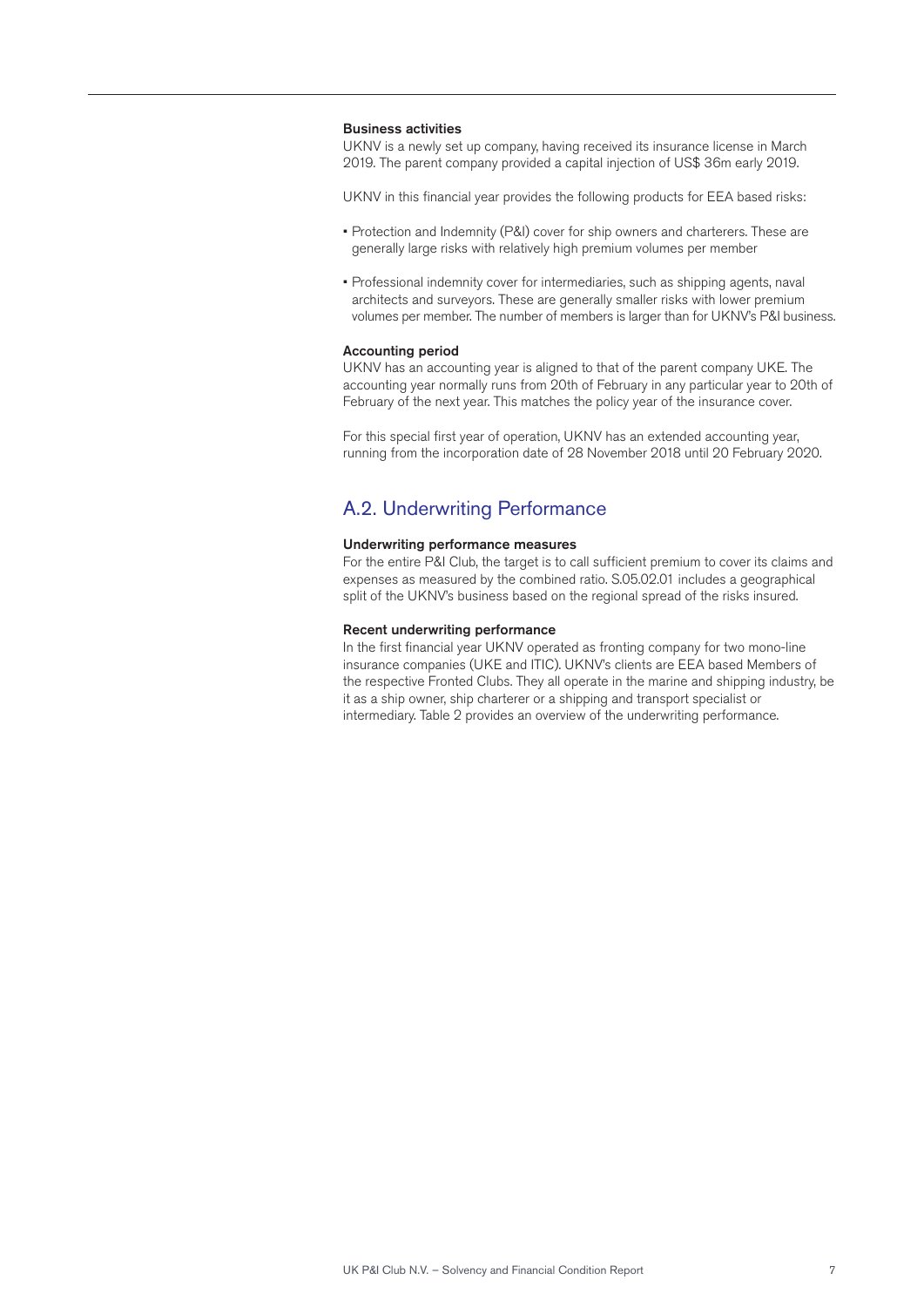### *Table 2: UKNV's underwriting performance 2019*

| Amounts in US\$000                                            | 2020    |
|---------------------------------------------------------------|---------|
| Income                                                        |         |
| Gross premium written                                         | 3,718   |
| Reinsurance premium payable                                   | (2,363) |
|                                                               | 1,355   |
| Changes in technical provisions (Unearned Premiums)           |         |
| Change technical provision unearned premium                   | (3,227) |
| Change reinsurance share technical provision unearned premium | 2,003   |
|                                                               | (1,224) |
| Investment return transferred from the non-technical account  | 541     |
| <b>Claims Incurred</b>                                        |         |
| Claims                                                        | 2       |
| Reinsurance recoveries                                        | (2)     |
|                                                               |         |
| Changes in claims provision                                   |         |
| Changes in claims provision                                   | 236     |
| Changes in reinsurance share of claims provision              | (236)   |
|                                                               |         |
| <b>Net Continuity Credit</b>                                  |         |
| Continuity credit raised                                      | (897)   |
| Deferred continuity credit                                    | 819     |
|                                                               | (78)    |
| Other Income                                                  | 5,842   |
| <b>Total Income</b>                                           | 6,436   |
| <b>Expenses</b>                                               |         |
| Acquisition cost                                              | 458     |
| Deferred acquisition cost                                     | (405)   |
| Operating expenses                                            | 4,895   |
| <b>Total Expenses</b>                                         | 4,948   |
| <b>Result Technical Account</b>                               | 1,488   |
|                                                               |         |
| <b>NON-TECHNICAL ACCOUNT</b>                                  |         |
| <b>Balance on technical account</b>                           | 1,488   |
| Net investment return                                         | 541     |
| Investment return transferred to the technical account        | (541)   |
| Investment management fee                                     | (2)     |
| Net income before taxation                                    | 1,486   |
| Taxation                                                      | (371)   |
| Net income after tax                                          | 1,115   |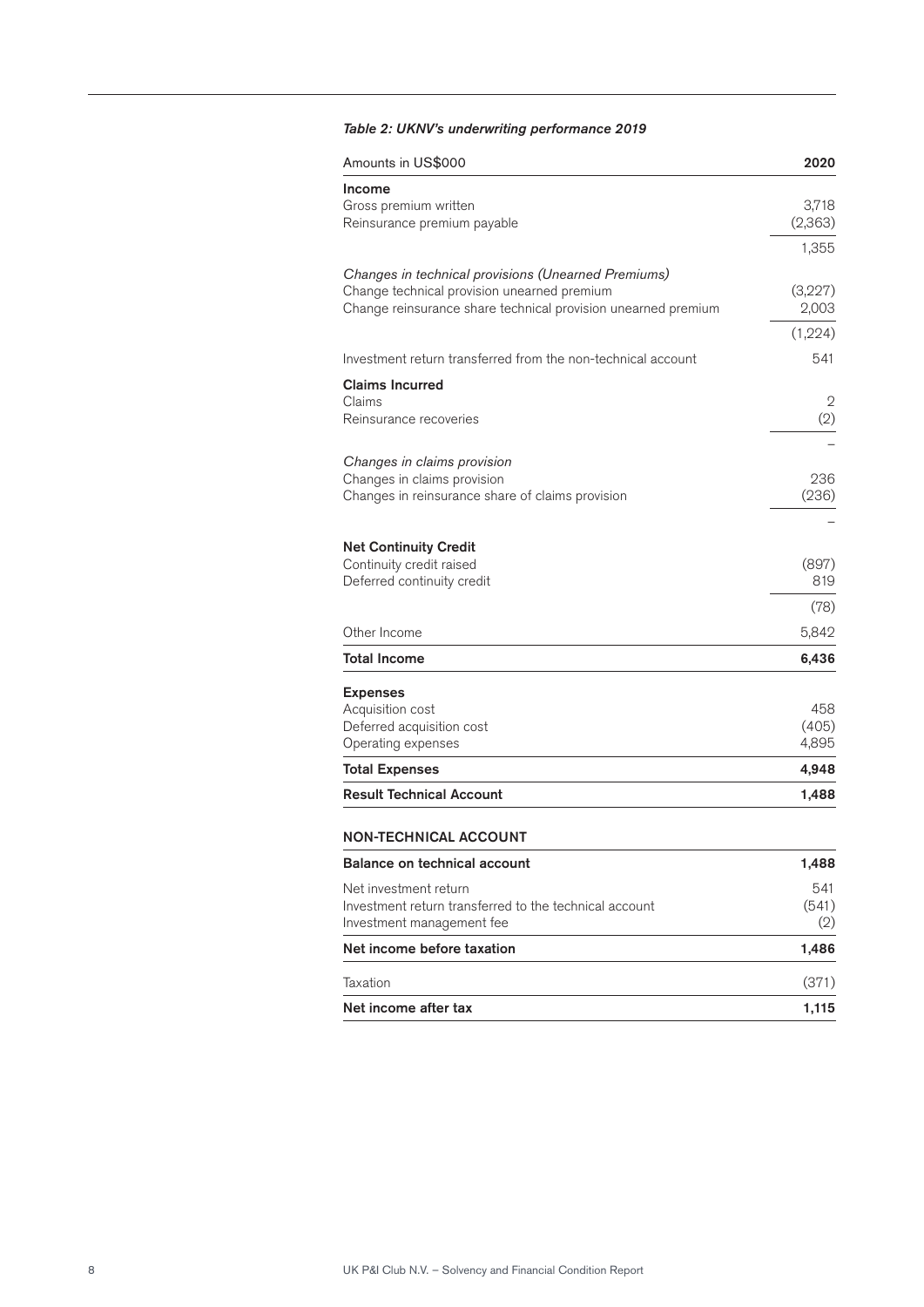### A.3. Investment Performance

UKNV maintains a very prudent investment strategy with its main objective being capital protection. Its assets are mainly US Treasury Bills. During the start-up phase however small interest rate risks may arise. These are closely managed and underpinned by surplus capital on the balance sheet. During 2019, UKNV generated US\$ 541,000 investment income. The investment related expenses were investment management fees.

#### *Table 3: investment income during 2019*

#### Amounts in US\$000

| Net investment return        | 541 |
|------------------------------|-----|
| Unrealised investment income | 150 |
| Investment income            | 391 |

#### Asset allocation

According to the UKNV investment mandate, the investments are US treasury bonds, money market instruments and cash.

## A.4. Performance from Other Activities

As noted in A.2. all of the UKNV's activities relate to its core business.

### A.5. Any Other Information

The start of 2020 has so far been characterised by the Covid-19 pandemic. While at the time of writing, the pandemic is ongoing, and its longer-term effects are unknown and uncertain. However, the Covid-19 pandemic could have a significant adverse effect on the global economy and the insurance industry. These effects could potentially reduce the financial strength of the UK P&I Club as a whole and have an adverse effect on its day-to-day operation. This could potentially have spill over consequences for UKNV. For example:

- Greater risk of default of payment from third parties, notably from external reinsurers
- Reduced demand for shipping and transport, changing the needs of our members
- Uncertainties around insurance claims, although lower shipping and transport volumes would tend to bring down the frequency of insurance claims
- Increased operational risks in our day to day activities

Due to the set-up and structure of UKNV, Covid-19 will not impact the financial position nor the financial statement per year-end. According to current insights is the risk that the business continuity is at risk seems very limited.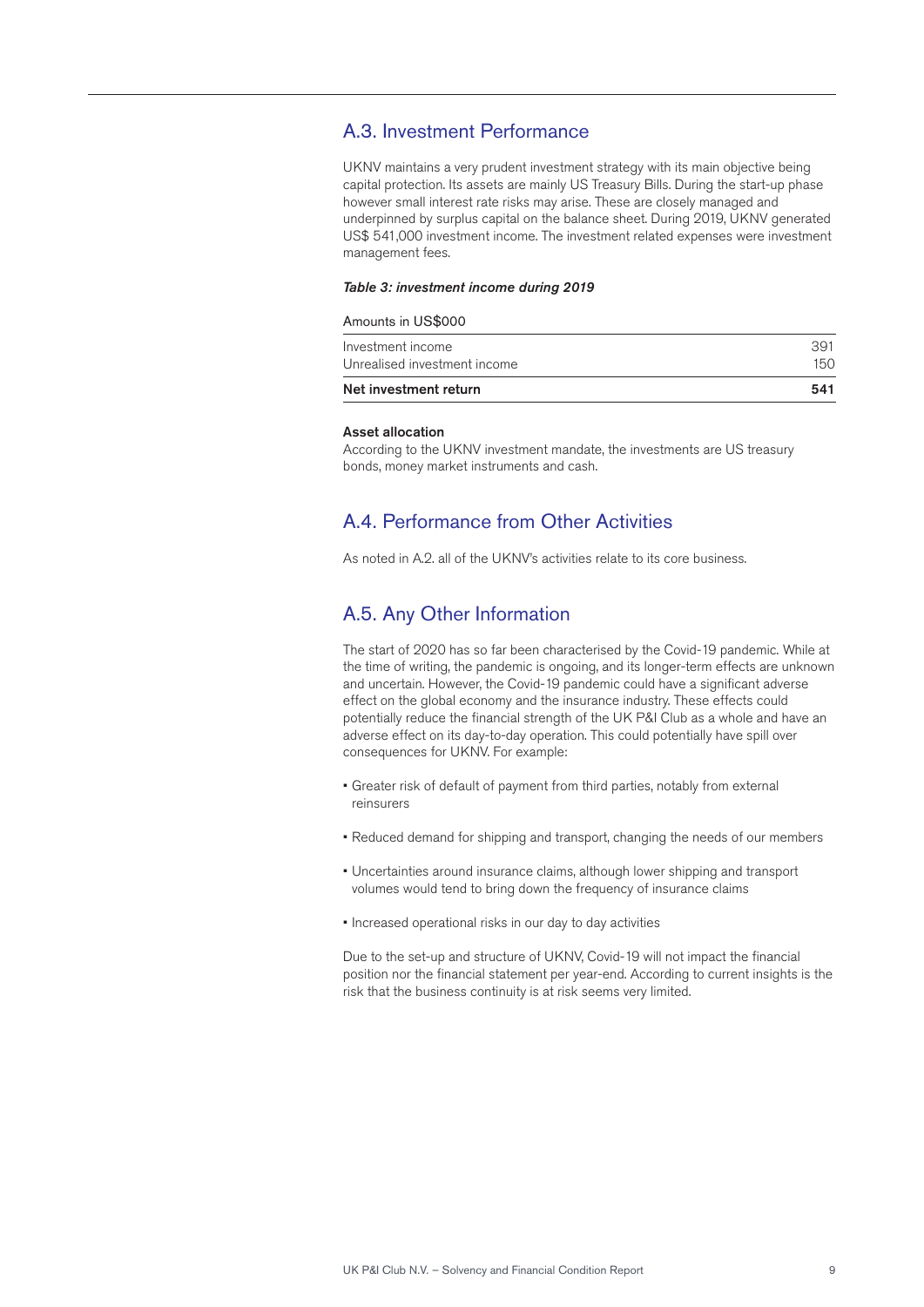## B. System of **Governance**

## B.1. General Information on the System of Governance

#### B.1.1. Overview

UKNV has a two-tier board structure with a separate Management Board and Supervisory Board.

The Management Board directs and has day-to-day responsibility for all activities of UKNV. The Supervisory Board maintains an overview of the performance of the Management Board. It also monitors the effectiveness of the risk management framework and the functioning of governance arrangements within UKNV.

The Supervisory Board has installed an Audit & Risk Committee to closely monitor and advise on specific matters relating to risk management, compliance, actuarial, financial and audit matters.

The Management Board considers that the System of Governance is appropriate for the nature, scale and complexity of the inherent risks facing UKNV.

UKNV maintains a decision matrix in accordance with the RACI structure to identify who or what body has decision making authority for a wide list of topics.

#### B.1.1.1. Outsourcing

UKNV outsources all functions, including controlled functions, to Thomas Miller B.V., except for the investment function which is outsourced to Thomas Miller Investment.

Thomas Miller B.V. ("TMBV") acts as a service provider in three ways:

- It acts as an authorised agent for insurance operations
- It provides staff and facilities to support the business
- It is an outsourcing service providers for certain activities of UKNV

The outsourcing is subject to strict monitoring of the Management and Supervisory Board and underpinned by an outsourcing policy in line with the Solvency II requirements and DNB regulations.

#### B.1.2. Remuneration

UKNV outsources all executive matters to TMBV in accordance with Management Agreements. TMBV operates on a formal performance and merit based remuneration policy. This policy promotes the long-term interest of the business and competitive rates. TMBV staff receive remuneration that fits within the policies of corporate governance that encourages sound business behaviour.

The remuneration policy is aligned with Solvency II principles and there is a cap on variable elements of employee remuneration. This aims to avoid excessive or unconditional risk taking to grow the business.

#### B.1.3. Related party transactions

UKNV is wholly owned by UKE. Some of the Supervisory Board members are also members of the P&I Club and ship owners. The transactions between SB members and UKNV are insurance transactions and payment of their fees. Ship owners have no direct interest in UKNV other than the insurance of their ships, which is arranged on an arm's length basis.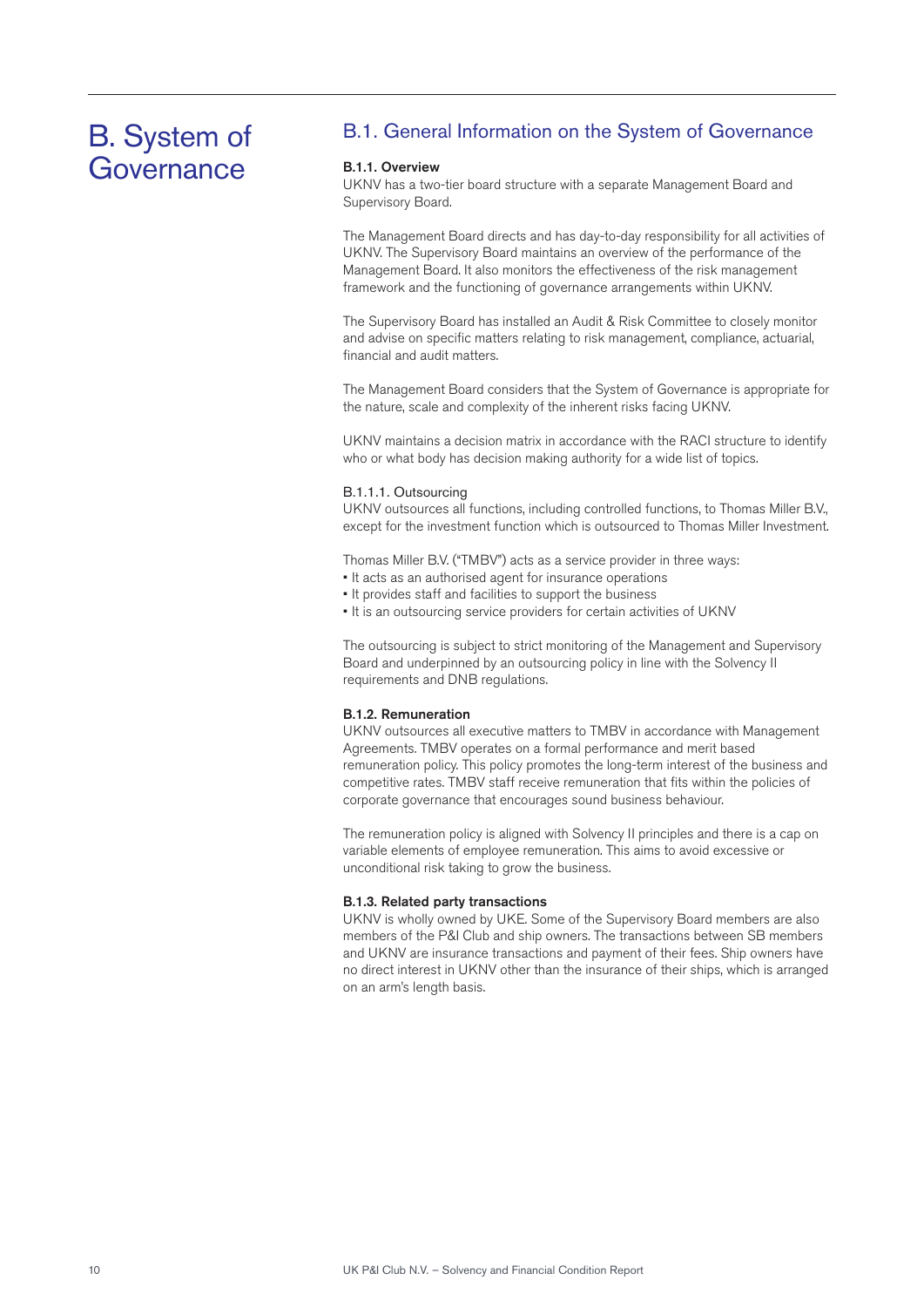## B.2. Fit and Proper Requirements

UKNV has in place a Fit & Proper Policy that sets out its approach to the fitness and propriety of the persons responsible for running the company, including executive senior management and key function holders.

All persons within the scope of the UKNV's Fit and Proper policy must have the professional qualifications, knowledge and experience and demonstrate the sound judgement necessary to discharge their areas of responsibility competently. They must be of good repute and demonstrate in their personal behaviour and business conduct character, integrity and honesty. As part of the assessment consideration will be given to potential conflicts of interest and financial soundness. This is screened by an independent screening agency.

The Association's Fit & Proper Policy applies to:

- All Directors of the Club as a whole and its Committees;
- All employees of TMBV; and
- Persons within the TMBV or Thomas Miller responsible for key functions.

## B.3. Risk Management System

#### The UKNV Risk Management System

UKNV uses a Risk Management Framework to design an effective risk management system with an integrated approach to risk management and the application of the three lines of defence:

- 1st line of defence: management board members and business line managers. They are risk owners in the risk management framework
- 2nd line of defence: risk management and compliance functions
- 3rd line of defence: internal audit

#### *Figure 1: Three lines of defence model for UKNV*



The risk management system incorporates the accurate and appropriate identification, recording, analysis, reporting and mitigation of risk. The Management Board has:

- a clearly defined and well-documented risk management strategy;
- adequate written and documented policies;
- appropriate processes and procedures;
- appropriate reporting procedures;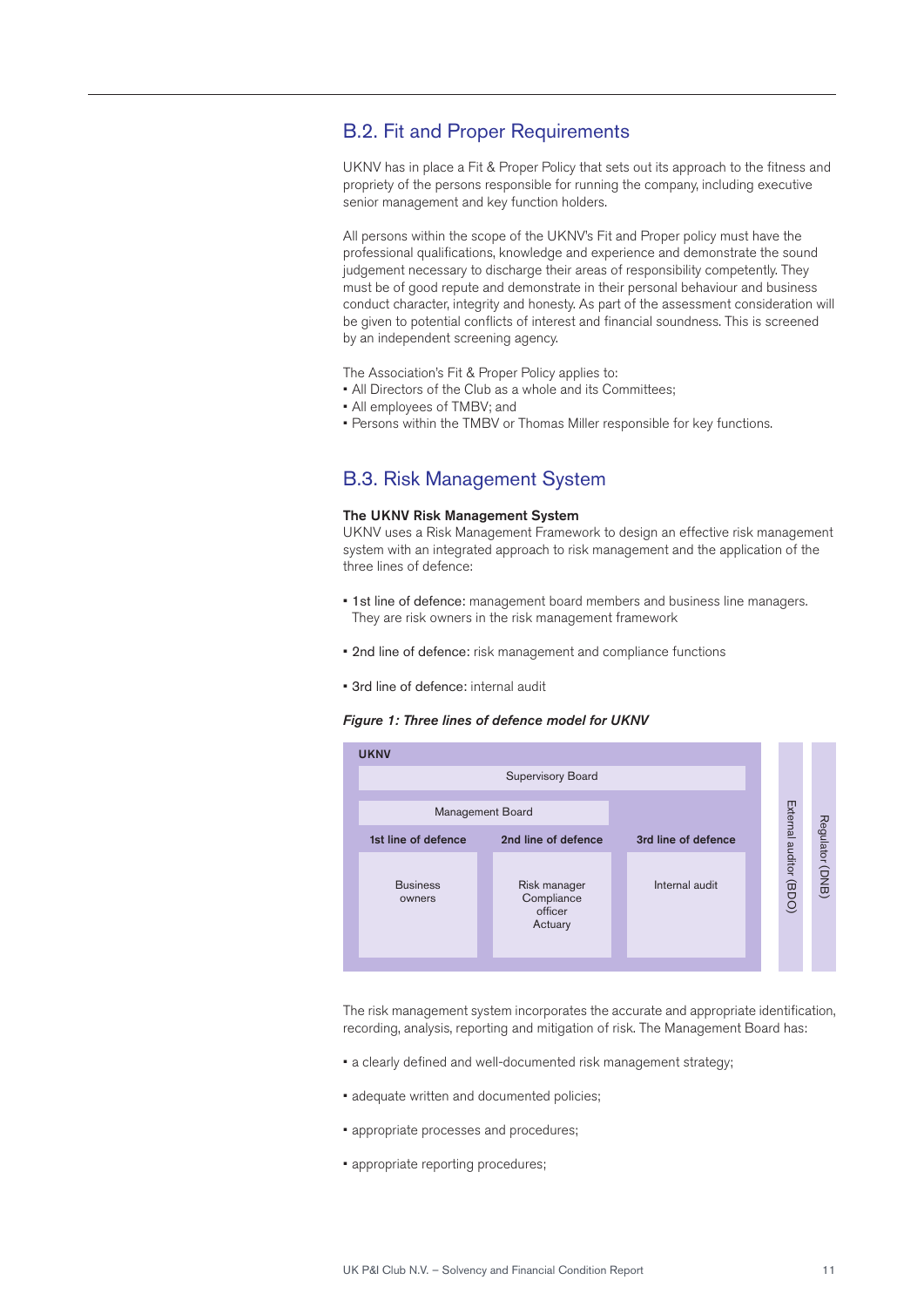- reports on the material risks and on the effectiveness of the risk management system; and
- a suitable Own Risk and Solvency Assessment (ORSA).

As part of the risk management framework, UKNV employs a risk management process to identify, measure, manage, monitor and report risks in a consistent and continuous manner. Risks are assessed against the Risk Appetite set by the Management Board.

The risk management system not only covers the risks included in the calculation of the Solvency Capital Requirement but also other risks to which UKNV is exposed and which are considered to be materially relevant to its business.

#### Risk Appetite

UKNV's risk appetite is articulated in the Risk Appetite Statement, which is a document owned by the Board and reviewed on a regular basis as new risks emerge, or at least annually. The Risk management function supports the Management Board to achieve that objective.

#### Own Risk and Solvency Assessment ("ORSA")

The ORSA is the process used by UKNV to manage its financial and solvency position over the period of its Business Plan. This process results in an annual ORSA Report approved by the Management and reviewed by the Supervisory Board. As such it is an essential part of UKNV's strategic planning process.

#### Risk Mitigation

One of UKNV's key risk mitigation techniques is reinsurance. UKNV reinsures a significant part of the underwriting risks to the Fronted Club. Also, it is part of the International Group Pool of reinsurance that shares the largest risks between the IG P&I Club members. As part of that, the International Group also arranges an excess of loss reinsurance programme to cover the risks at higher levels.

Other risk mitigation techniques may be utilised from time to time, for example the use of hedging instruments to mitigate the risk of volatility in foreign exchange rates.

Operational risk is mainly managed by processes and procedures and monitored by a risk control plan that is overseen by the risk management function.

### B.4. Internal Control System

Internal control is defined as a continually operating process effected by UKNV's Management Board, the business line managers, all staff and outsourced service providers in achieving the business objectives and manage the inherent risks.

#### Control environment

TMBV and other outsourced service providers are responsible for establishing and maintaining an effective control environment throughout the organisation. In furtherance of that, there is a culture which values the highest levels of integrity in the staff, together with openness and honesty in relation to the conduct and reporting of all activities. Policies, procedures and processes are designed to define and support effective, efficient and appropriate activities at every level of the business.

Internal Audit is authorised to investigate and challenge any actions or concerns without influence from the business; be independent of operational business functions and without undue influence from the Management Board or other functions/management; have unfettered and direct access to all activities in its area of responsibility, including all documentation, systems, staff, Management, Management and Supervisory Board members.

#### Compliance function

The Management Board bears ultimately responsibility for regulatory compliance, and is supported by the compliance officer. UKNV takes a risk-based approach to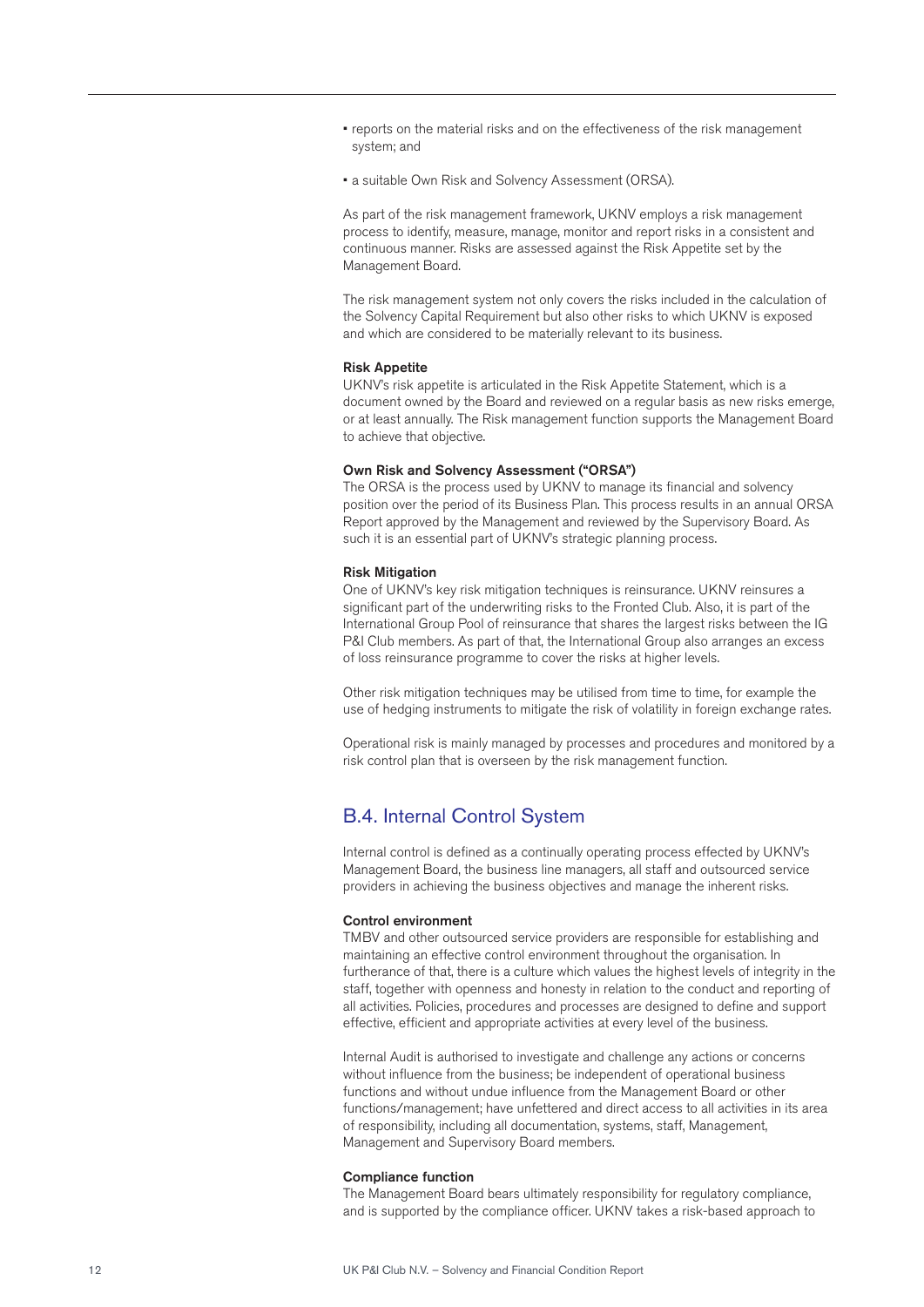regulatory compliance, focussing on preventing breaches to regulatory principles and other rules and informing the relevant regulators of any that are material, or must be reported to regulators on a mandatory basis.

The Compliance Function advises on and promotes compliance with applicable laws, regulatory requirements and administrative provisions and coordinates and monitors implementation of policies, processes and procedures to achieve compliance across the business, and manages regulatory compliance risk.

## B.5. Internal Audit Function

Internal Audit is the "third line of defence" (see Figure 1) in UKNV's internal control framework, established to provide independent assurance that the systems of internal control established by management ("first line") and the monitoring and oversight provided by the Risk Management and Compliance Functions ("second line" ) are fit for purpose and operating effectively.

The Internal Audit function is outsourced to Thomas Miller Holdings, based in London who reports to the Chair of the ARC. The internal audit function may engage third party expertise or skills to conduct specific audits if required.

The Internal Audit Function is independent from the organisational activities audited and free to exercise its assignments without impairment and on its own initiative in all areas.

### B.6. Actuarial Function

The Actuarial function is outsourced to Thomas Miller Holdings, based in London. One person serves as actuarial function holder, but there is a larger team available to perform operational first and second line actuarial work. This person oversees the adequacy of the work required by Solvency II.

The Actuarial Function is independent of the Management Board and therefore able to undertake its duties in an objective, fair and independent manner. However, for operational purposes, the Actuarial Function has been integrated into the internal control system through frequent meetings and attendance of ARC meetings.

## B.7. Outsourcing

UKNV's business model relies on outsourcing of the main operational processes to Thomas Miller B.V. which has the authority to subcontract parties if it sees fit. The Management Board is responsible for the ultimate results as well as monitoring the adequacy of the outsourcing arrangements. The major outsourcing takes place within the Group allowing in-depth monitoring as well as regular performance reporting.

UKNV has in place an outsourcing policy directed at managing services or activities that are particularly important or critical to the business.

## B.8. Adequacy of System of Governance

UKNV considers the system of governance adequate and proportional to the risks underlying the business and the business model. The Supervisory Board is responsible for an annual assessment of the system of governance as part of its monitoring role.

## B.9. Any Other Information

UKNV considers no other information material to be disclosed.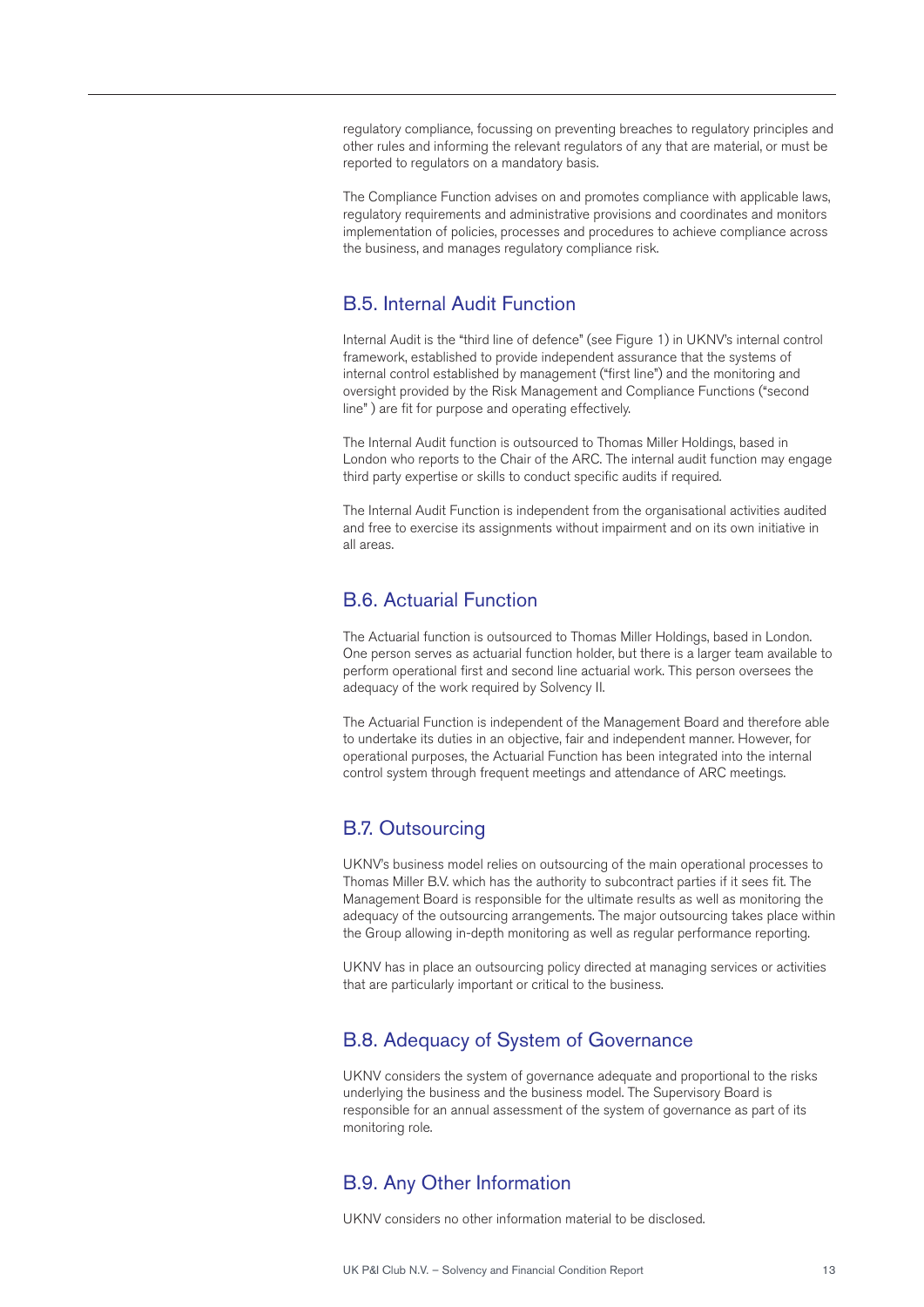## C. Risk Profile

The key areas of risk impacting UKNV can be classified as follows:

- 1. Underwriting risk incorporating underwriting and reserving risk
- 2. Market risk incorporating investment risk, interest rate risk and currency rate risk
- 3. Credit risk being the risk that a counterparty is unable to pay amounts in full when due
- 4. Liquidity risk being the risk that cash may not be available to pay obligations as they fall due
- 5. Operational risk being the risk of failure of internal processes or controls.

UKNV uses the Solvency II Standard Formula to assess its financial and underwriting risks. The outcome of this formula is the basis for regulatory reporting and ORSA.

## C.1. Underwriting Risk

UKNV is a focussed insurer, underwriting protection and indemnity insurance for the shipping community. Underwriting risk is the risk that the net insurance obligations (i.e. claims less premiums) are different to expectations. UKNV considers the risk of existing obligations (Reserve Risk) separately to the risk of future obligations (Premium Risk).

Reserve risk is managed by the reserving policy. UKNV establishes technical provisions for unpaid claims, both reported and unreported, and related expenses to cover its expected ultimate liability. These provisions are established through the application of actuarial techniques and assumptions.

The Management Board considers that the liability for insurance claims recognised in the statement of financial position is adequate.

Premium risk is managed by an underwriting policy which establishes robust underwriting practices in order to meet business needs and satisfy regulatory control. This is supplemented with a robust forecasting approach undertaken as part of the ORSA process.

The underwriting process is based on a thorough understanding of the risk accepted. This understanding is enhanced as:

- UKNV is part of the UK Club, which has provided broadly the same cover for over 150 years.
- The Supervisory Board includes representatives of the shipping community so giving insight into changes in the risk accepted.

Underwriting Risk is mitigated via the reinsurance programme, comprising of reinsurance to the Fronted Club, the International Group pooling arrangement and excess of loss reinsurance cover purchased jointly with the International Group. The excess of loss reinsurance cover purchased jointly with other members of the International Group provides cover for claims arising from mutual business which exceed \$100 million up to a limit of \$3.0 billion. This makes it one of the largest reinsurance programmes available in the world.

## C.2. Market Risk

Market risk arises through fluctuations in market valuations, interest rates, corporate bond spreads and foreign currency exchange rates. UKNV operates a prudent investment policy with exposure to interest rates and foreign exchange only.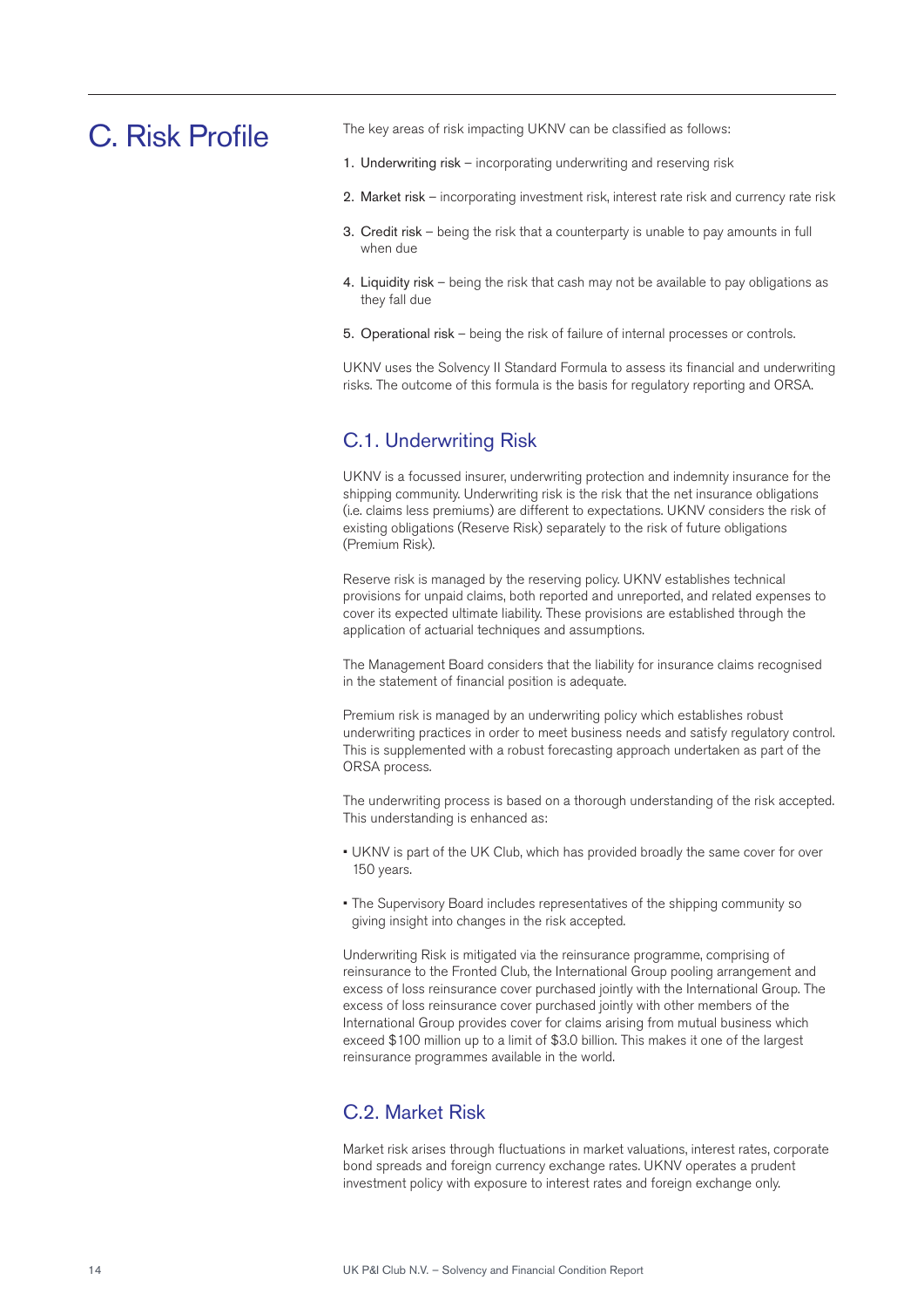#### The prudent person principle

All of the investments are invested and managed in accordance with the 'prudent person principle', meaning that duties of the Investment Managers are discharged with the care, skill, prudence and diligence that a prudent person acting in a like capacity would use in the conduct of an enterprise of like character and aims.

The Investment Mandate provides a framework to the Investment Managers for the management and stewardship of the assets in conformity with the business and investment objectives and sets the parameters within which UKNV's assets may be invested. It is considered and approved by the Management Board on an annual basis.

## C.3. Credit Risk

Credit risk is the risk of loss in the value of financial assets due to counterparties failing to meet all or part of their obligations. UKNV's objective is to manage credit risk through the risk management techniques discussed below.

UKNV is exposed to credit risk from a counterparty failing to comply with their obligations under a contract of reinsurance. UKNV has the following reinsurance counterparties:

- UKE
- ITIC
- IG Pool members
- External reinsurers provided for by UKE's reinsurance programme to which UKNV is a joint assured

In order to manage these risks, the Management Board has set limits and selection criteria whereby each reinsurer is required to hold a credit rating greater than or equal to "A" at the time the contract is made.

Amounts due from members represents premium owing to UKNV in respect of insurance business written. UKNV manages the risk of member default through a screening process to ensure the quality of new entrants and the ability to cancel cover and outstanding claims to members that fail to settle amounts payable. There are limits on the reliance on any single member.

Exposure to bank balances, however, is more concentrated with one main counterparty and the risk is mitigated by placing funds surplus to normal operational requirements in money market funds and other investments.

Table 4 shows the assets by counterparty rating as at 20 February 2020. The debt securities are only US Treasuries, divided over five different maturities. UCITS are two money market funds. The amount due from members consists of recently issued debit notes and these amounts relate to unrated members.

#### *Table 4: Outstanding amounts per rating class*

| As at 20th February 2020,<br>amounts in US\$000 |            |    |       | Not readily<br>available/ |        |
|-------------------------------------------------|------------|----|-------|---------------------------|--------|
|                                                 | <b>AAA</b> | AΑ | A     | not rated                 | Total  |
| Debt securities                                 | 31,840     |    |       |                           | 31,840 |
| <b>UCITS</b>                                    |            |    |       | 1.351                     | 1.351  |
| Cash at bank and in hand                        |            |    | 4,252 |                           | 4,252  |
| Amounts due from members                        |            |    |       | 4.529                     | 4.529  |
| Amounts due from reinsurers                     |            |    | 2.130 |                           | 2,130  |
| Total of assets subject to credit risk          | 31,840     | 0  | 6,382 | 5,880                     | 44.102 |

UCITS: Undertaking for Collective Investments in Transferable Securities.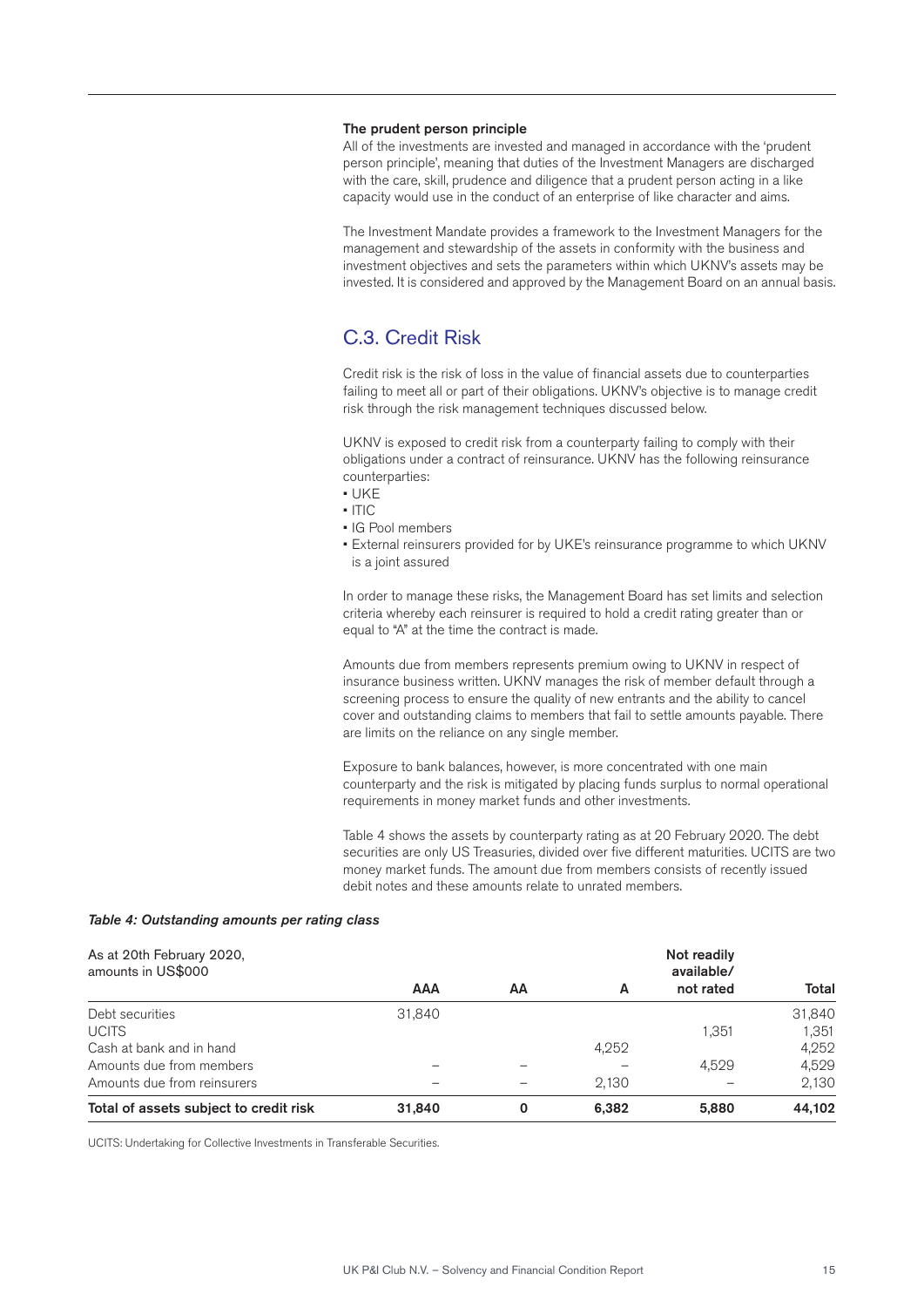## C.4. Liquidity Risk

Liquidity risk is the risk that cash may not be available to pay obligations as they fall due. UKNV has adopted an investment strategy which requires the maintenance of significant holdings in cash and money market funds to ensure sufficient funds are available to cover anticipated liabilities and unexpected levels of demand. Moreover, the reinsurance agreements with the Fronted Club are such that urgent liquidity needs will be satisfied when due. Short-term cash needs are monitored to ensure the most efficient investment of cash balances. Table 5 outlines the future maturity of assets held.

The amount of Expected Profit in Future Premium (EPIFP) is 8,513k for policies running over multiple years.

#### *Table 5: outstanding amounts per 20th February 2020 over time*

| As at 20th February 2020,<br>amounts in US\$000 | <b>Short</b><br>term<br>assets | Within<br>1 vear | $1 - 2$<br>years | $2 - 5$<br>vears | Over<br>5 years |
|-------------------------------------------------|--------------------------------|------------------|------------------|------------------|-----------------|
| Debt securities                                 |                                | 5.300            | 15.898           | 10.641           |                 |
| <b>UCITS</b>                                    | 1.351                          |                  |                  |                  |                 |
| Cash at bank and in hand                        | 4.252                          |                  |                  |                  |                 |
| Amounts due from members                        | 4.529                          |                  |                  |                  |                 |
| Amounts due from reinsurers                     | 2.130                          |                  |                  |                  |                 |
| <b>Total assets</b>                             | 12.262                         | 5.300            | 15.898           | 10.641           |                 |

UCITS: Undertaking for Collective Investments in Transferable Securities.

## C.5. Operational Risk

Operational risk is defined as the risk of direct or indirect loss resulting from inadequate or failed internal processes, people and systems or from external events. In order to mitigate such risks UKNV has engaged TMBV to document all key processes and controls in a procedural manual. This manual is embedded into the organisation and available to all staff and outsourced service providers.

## C.6. Other Material Risks

The Association has not identified any other material risks that it considers necessary for disclosure.

## C.7. Any Other Information

#### Stress and scenario testing

Stress and scenario tests are presented within ORSA. They are based upon the business plan and project the financial and capital position over the next four years, and considers its solvency position relative to its overall risk appetite statement.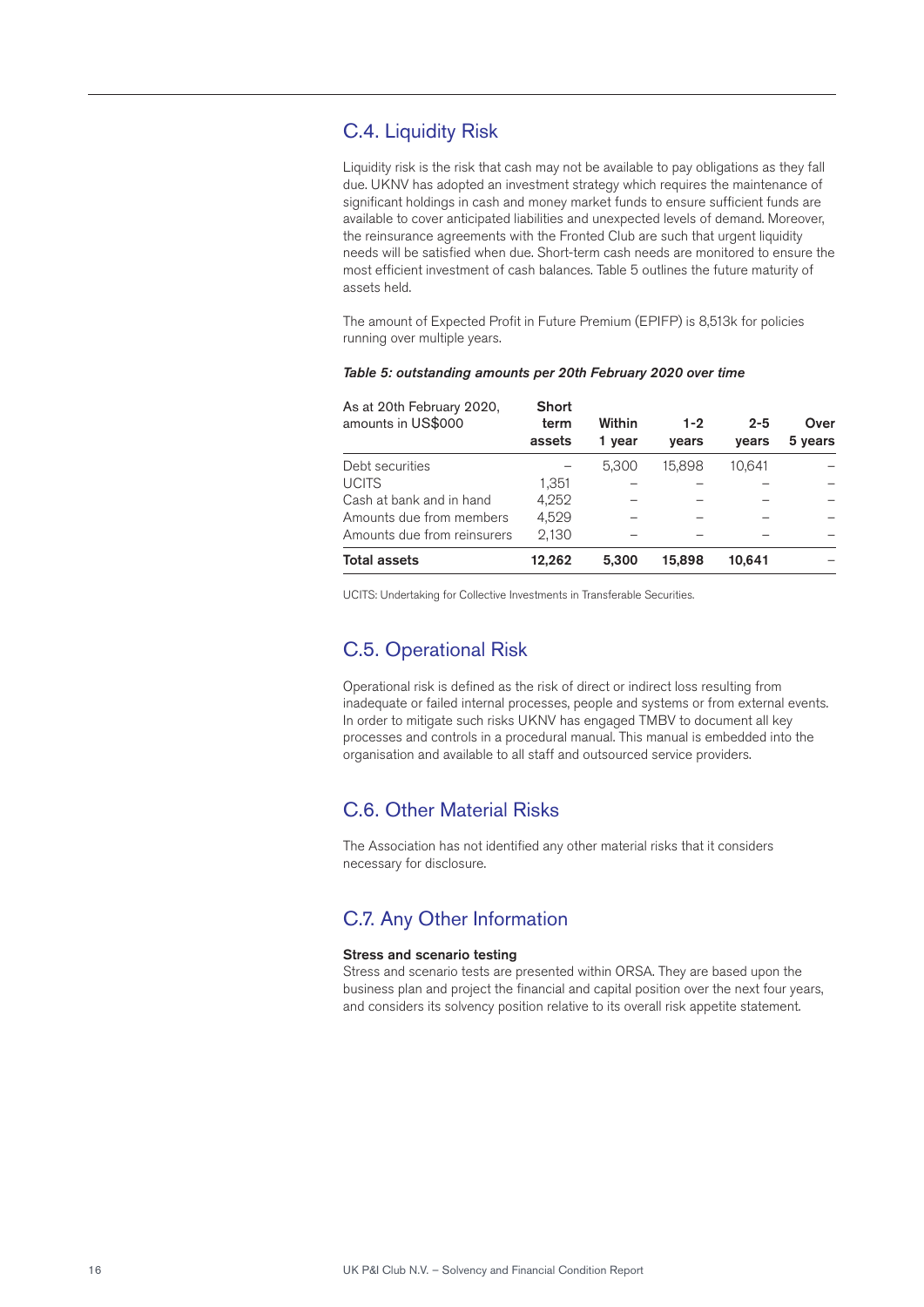## D. Valuation for Solvency Purposes

## D.1. Assets

Table 6 presents amounts at Solvency II and Dutch GAAP valuation bases respectively. For classification purposes an aggregated Solvency II classification of amounts has been used in order to best demonstrate any valuation differences between the two valuation bases.

#### *Table 6: Reconciliation of Assets between Solvency II and Dutch GAAP*

| As at 20 February 2020, amounts in US\$000 | Solvency II | <b>Dutch GAAP</b> |
|--------------------------------------------|-------------|-------------------|
| <b>Assets</b>                              |             |                   |
| Deferred Acquisition Costs                 |             | 405               |
| Financial investments                      | 33,400      | 33,400            |
| Trade receivables                          |             | 2,532             |
| Reinsurance recoverable                    | $-5,673$    |                   |
| Insurance receivables                      | 493         | 1.984             |
| Trade receivables                          | 2,545       | 2,545             |
| Other receivables                          |             | 615               |
| Cash and cash equivalents                  | 4,252       | 4,252             |
| <b>Total assets</b>                        | 35,018      | 42.587            |

Refer to appendix 1 (template S.02.01) for a full Solvency II balance sheet.

UKNV's assets are valued using the following principles:

#### Investments

Investments are carried at market value. The market value is calculated using the bid price at the close of business on the balance sheet date. The market value of foreign currency investments is translated at the rate of exchange ruling at the balance sheet date.

Fair values of investments traded in active markets are measured at bid price. Since all investments are traded in active markets (bonds and money market funds), it is not deemed necessary to employ different valuation bases such as reference values or independent valuation reports. A financial instrument is regarded as quoted in an active market if quoted prices are readily and regularly available from an exchange, dealer, broker, industry group, pricing service or regulatory agency, and those prices represent actual and regularly occurring market transactions on an arm's length basis. If the above criteria are not met, the market is regarded as being inactive or less liquid.

#### Reinsurance share of technical provisions

Reinsurance share of technical provisions is valued consistent with gross technical provisions. Refer to D.2. for further details.

#### Cash and cash equivalents

Cash and cash equivalents include cash at bank or in hand. The carrying value of these balances is considered to be a suitable proxy for fair value.

#### Insurance and reinsurance receivables

These represent balances that are due for existing insurance and reinsurance contracts. Due to the short-term nature of these balances, the carrying amount is considered a suitable proxy for its fair value. When these amounts are not yet due, they are included as a future cash flow in the calculation of technical provisions. Under statutory accounting requirements, these balances are presented separately on the face of the balance sheet whether they are due or not yet due.

#### Receivables (trade, not insurance)

This balance includes sundry, short-term receivable balances the value and settlement of which contains little to no uncertainty. Due to the short-term nature of these items, the carrying amount is considered a suitable proxy for its fair value.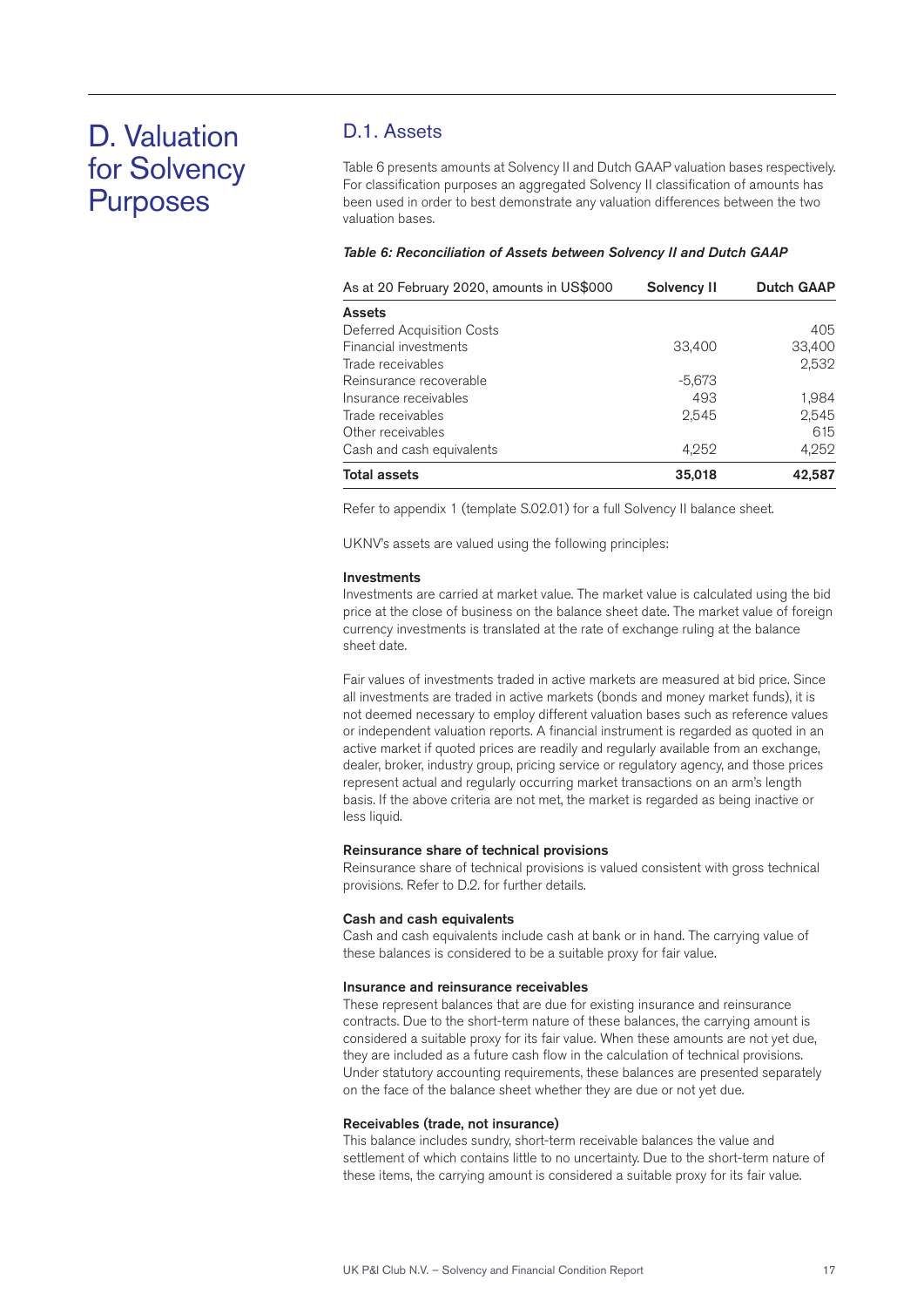#### Any other assets not elsewhere shown

These represent all asset balances not included above. These items are all of a short-term nature, and as such their carrying amounts are considered to be a suitable proxy for its fair values. There are no material differences between the valuation used for Solvency purposes and the valuation used in the financial statements.

## D.2. Technical Provisions

#### *Table 7: UKNV technical provisions*

| As at 20 February 2020, amounts in US\$000                                                | <b>Solvency II</b> | <b>Dutch GAAP</b> |
|-------------------------------------------------------------------------------------------|--------------------|-------------------|
| <b>Premium provisions</b>                                                                 |                    |                   |
| Gross best estimate premium provisions<br>Recoverables from reinsurance, after adjustment | $-8,080$           |                   |
| for counterparty default risk                                                             | $-5,915$           |                   |
| Net best estimate premium provision                                                       | $-2,165$           |                   |
| <b>Claims provision</b>                                                                   |                    |                   |
| Gross best estimate claims provisions<br>Recoverables from reinsurance, after adjustment  | 242                |                   |
| for counterparty default risk                                                             | 241                |                   |
| Net best estimate claims provision                                                        | 88                 |                   |
| Risk Margin                                                                               | 1,051              |                   |
| Total gross technical provisions                                                          | -6.787             | 405               |

Refer to appendices 4 (template S.17.01.02) and 5 (template S.19.01.21) for further details on technical provisions.

#### Technical provisions

This relates to the insurance liabilities, which fall under the "marine, aviation and transport" or "general indemnity" lines of business under Solvency II. These relates to claims arising from the members of the Fronted Clubs. In addition, UKNV also participates in the International Group of P&I Clubs and so shares claim amounts above a certain level with other participating P&I clubs. These are fully reinsured back to UKE.

Solvency II requires the technical provisions to be calculated as the sum of a best estimate and a risk margin. The best estimate is valued as the probability-weighted average of future cash flows, taking account of the time value of money, and the risk margin is calculated on a cost-of-capital basis. In addition, for the best estimate, there are three elements to consider: claims, premiums and expenses. The calculation of the different elements of the technical provisions is discussed below.

#### Claims

The claims element of the best estimate is calculated using the experience data from the respective Fronted Clubs' claims experience from the pre-Brexit era. Since each of the Fronted Clubs is managed by Thomas Miller, UKNV has access to the relevant data of the Fronted Clubs. Given the start of the underwriting and the limited business volumes in the first year of the company, no material claims have occurred in the year 2019.

#### Premiums

The premiums element of the best estimate covers (i) the outstanding instalments of premium on expired business that are payable but not yet due on the valuation date (corresponding to the provision for claims outstanding); and (ii) the premium payable but not yet due on bound but not incepted business (corresponding to the premium provision).

Nearly all of the UKNV's marine P&I policies are coterminous with its financial year. As such, the renewal is completed and therefore bound before the financial year end. The consequence is that nearly a full year's worth of business is recognised as bound but not incepted business. ITIC related business renews throughout the year and consequently incurs a premium provision.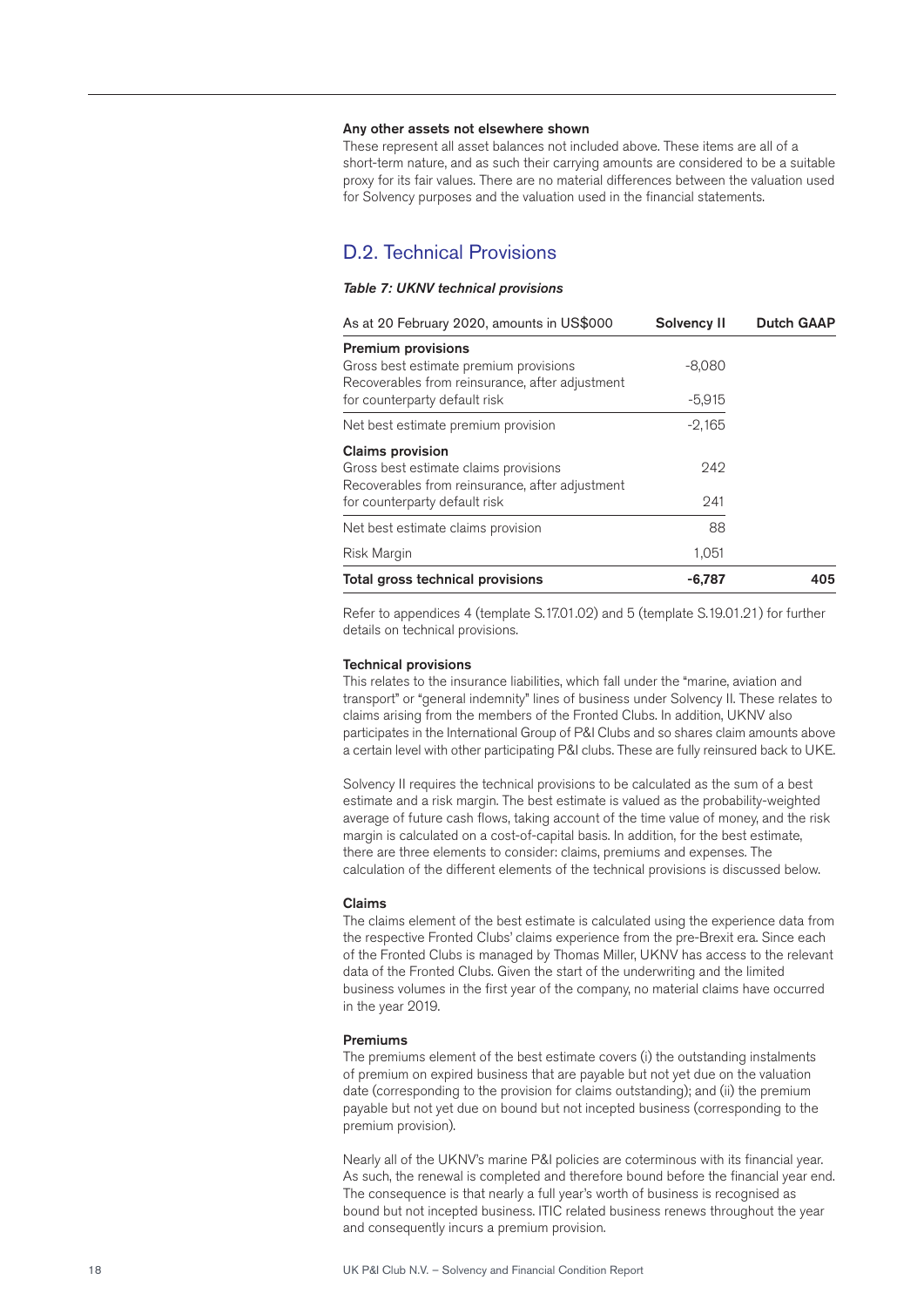#### Expenses

When calculating the best estimate, a provision is made for all expense cash flows incurred in servicing insurance obligations. This includes both direct and overhead expenses, as well as investment management expenses. The provision is calculated directly in respect of the provision for claims outstanding (for expired business) and a corresponding amount is derived in respect of the premium provision (for bound but not incepted business).

#### Risk margin

The risk margin is calculated based on the requirement to hold capital to meet the SCR until all claims liabilities are settled and a cost-of-capital rate of 6% per annum in line with the Solvency II requirements. The SCR in this context is made up of Underwriting Risk, Counterparty Default Risk and Operational Risk only; assets are assumed to be invested in such a way that Market Risk will be zero. The SCRs in future time periods have been calculated based on the expected run-off of underwriting risk and operational risk and assuming counterparty default risk run-off in line with the run-off of the best estimate reinsurance recoverables.

#### Reinsurance recoverables

This relates to the expected recoverables from its reinsurance arrangements at the valuation date. It is made up of two elements: reinsurance payments and reinsurance premiums. These are valued on a consistent basis with the corresponding claims and premiums elements of the technical provisions. In addition, an adjustment is made to take account of expected losses due to default of the reinsurance counterparties.

#### Differences between GAAP and Solvency II technical provisions

Table 7 provides a reconciliation of Dutch GAAP technical provisions to Solvency II technical provisions.

## D.3. Other Liabilities

Table 8 presents amounts at Solvency II and Dutch GAAP valuation bases respectively. For classification purposes an aggregated Solvency II classification of amounts has been used in order to best demonstrate any valuation differences between the two bases. The liabilities are valued using the principles laid out below.

#### *Table 8: Total liabilities*

| As at 20 February 2020, amounts in US\$000 | Solvency II | <b>Dutch GAAP</b> |
|--------------------------------------------|-------------|-------------------|
| Technical provisions                       | -6.787      | 405               |
| Provisions other than technical provisions | 243         | 243               |
| Reinsurance payables                       | 819         | 2,310             |
| Other liabilities                          |             | 371               |
| <b>Total liabilities</b>                   | $-3.448$    | 5.236             |

#### Technical provisions

The valuation principles of technical provisions are further detailed in D.2.

#### Reinsurance payables

These represent balances that are due to be paid for existing reinsurance contracts. When these amounts are not yet due to be paid, they are included as a future cash flow in the calculation of reinsurance technical provisions.

Under statutory accounting requirements, these balances are presented separately on the face of the balance sheet whether they are due or not yet due.

#### Any other liabilities not elsewhere shown

Under statutory accounting requirements, these balances include intercompany payables under the reinsurance arrangement and fronting fee arrangements. However, when not yet due, these amounts are included as a future cash flow in the calculation of reinsurance technical provisions under Solvency II requirements.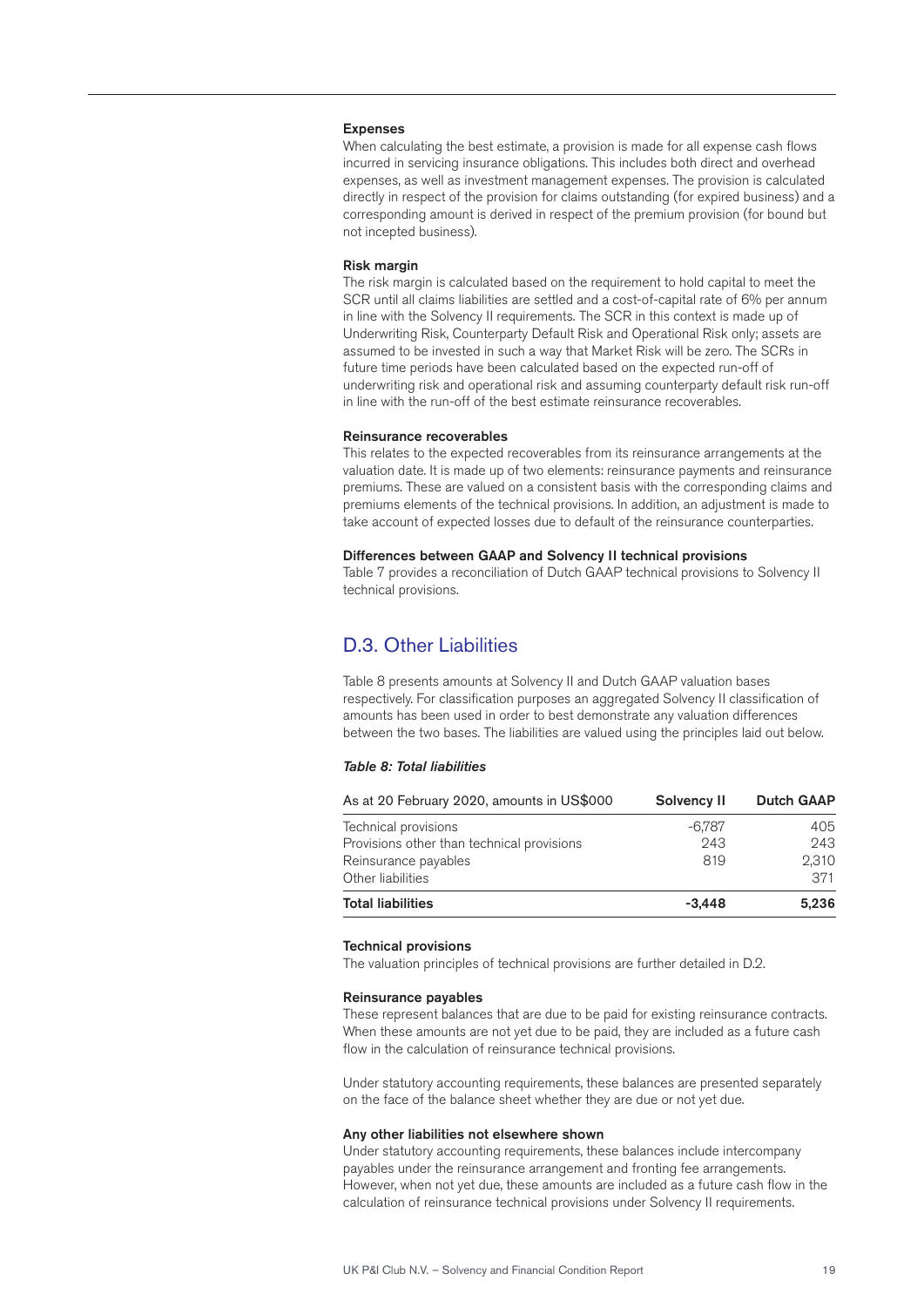All other amounts comprise balances not included in liabilities above. Due to its shortterm nature, the carrying amount is considered a suitable proxy for its fair value.

## D.4. Alternative Methods of Valuation

UKNV does not utilise any alternative methods of valuation. UKNV does not apply matching adjustments or volatility adjustments as referred to in art. 77 of the Solvency II Directive. UKNV applies the regular published risk-free term structure.

## D.5. Any Other Information

UKNV has not identified any other information that it considers material to be disclosed.

## E.1 Own Funds

#### *Table 9: Own funds specification*

As at 20 February 2020, amounts in US\$000

| <b>MCR</b> ratio                           | 932%             |
|--------------------------------------------|------------------|
| Excess (/ shortfall)                       | 34,340           |
| Eligible Own Funds                         | 38,466           |
| Minimum Capital Requirement (MCR)          | 4.126            |
| <b>SCR ratio</b>                           | 258%             |
| Eligible Own Funds<br>Excess (/ shortfall) | 38,466<br>23,547 |
| Solvency Capital Requirement (SCR)         | 14.919           |

Table 9 show the available capital in relation to the capital requirements. UKNV is well capitalised and meets all regulatory requirements. UKNV's capital structure consists of only Tier 1 Basic Own Funds. Please consult appendix 6 (template S.23.01) for more information.

No items have been deducted from own funds and there are no significant restrictions affecting the availability and transferability of own funds.

#### Information, objectives, policies and processes for managing own funds

The objective under its Business Plan is to maintain its total capital resources (own funds) in line with its risk appetite statement over the insurance cycle. UKNV forecasts its capital over a four-year planning horizon as part of its ORSA process.

## E. Capital Management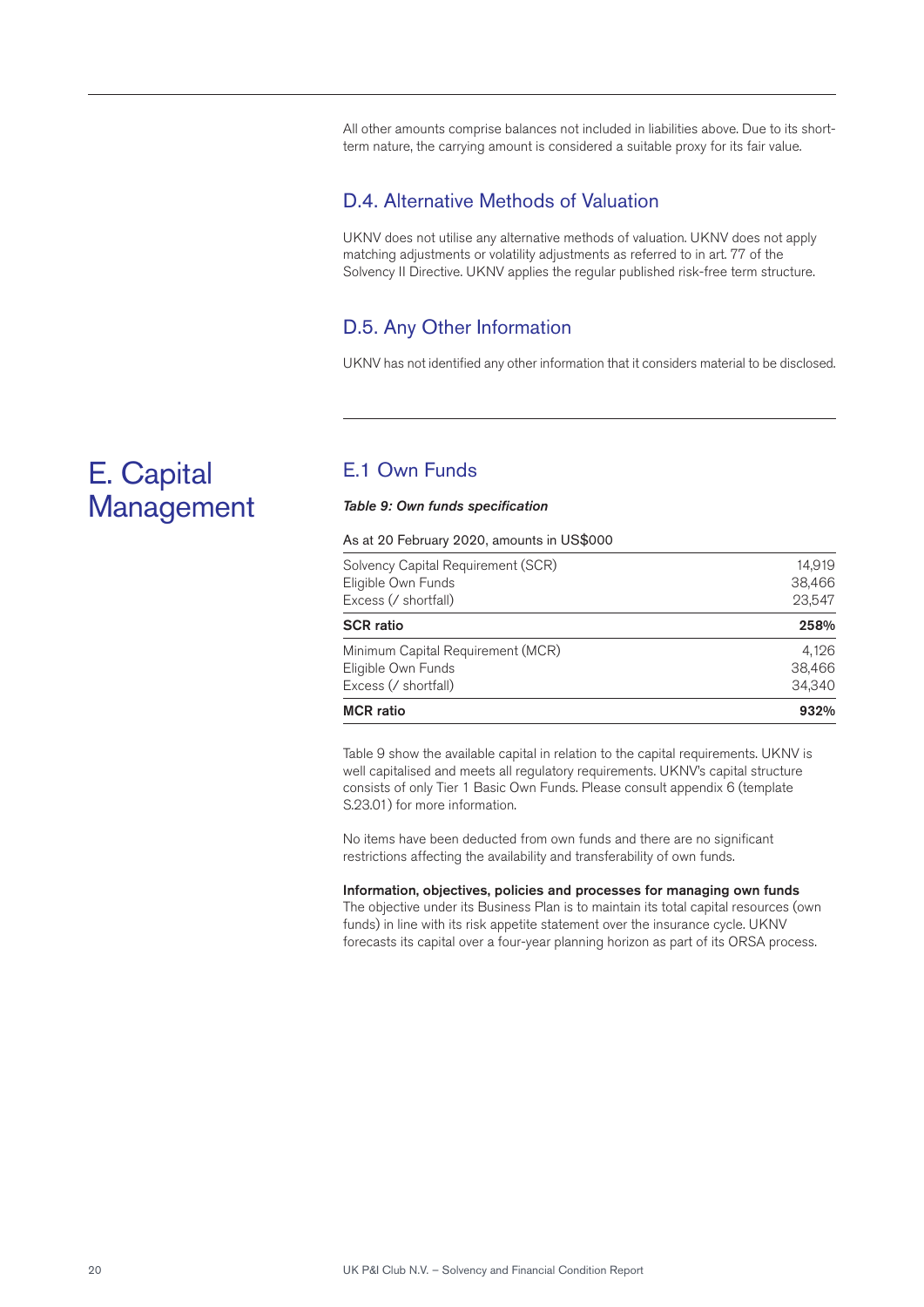## E.2 Solvency Capital Requirement and Minimum Capital Requirement

#### SCR and MCR

Table 10 summarises the Solvency Capital Requirements for the current period. Further details can be found in appendices 7 (template S.25.02) and 8 (template S.28.01).

#### *Table 10: SCR composition*

#### As at 20 February 2020, amounts in US\$000

| Minimum Capital Requirement (MCR)                                                              | 4.126                                |              |
|------------------------------------------------------------------------------------------------|--------------------------------------|--------------|
| <b>Total Solvency Capital Requirement (SCR)</b>                                                |                                      | 14.919       |
| Basic-SCR<br>Operational Risk                                                                  |                                      | 14.894<br>25 |
| Market Risk<br>Counterparty Default Risk<br><b>Underwriting Risk</b><br>Diversification effect | 1,453<br>13,717<br>1,367<br>$-1,643$ |              |

The SCR has been calculated using the standard formula as described in section E4 below.

The inputs into the MCR are net written premium and net technical provisions as further detailed in appendix 8 (template S.28.01). However, due to the limited size of UKNV, the MCR equals the absolute floor of EUR 3.2 million (translated into US\$).

## E.3 Use of the duration-based equity risk sub-module in the calculation of the Solvency Capital Requirement

This sub-module is not used by UKNV since UKNV does not invest in equities.

### E.4 Differences between the standard formula and any internal model used

UKNV applies the Standard Formula to calculate SCR. Undertaking-specific parameters or simplified calculations are not applied.

## E.5 Non-compliance with the Minimum Capital Requirement and non-compliance with the Solvency Capital Requirement

UKNV has fully complied with the SCR and MCR requirements during the period under review. Refer to section E1 for results of the SCR / MCR Calculations.

### E.6 Any Other Information

The Association considers no other information material that should be disclosed.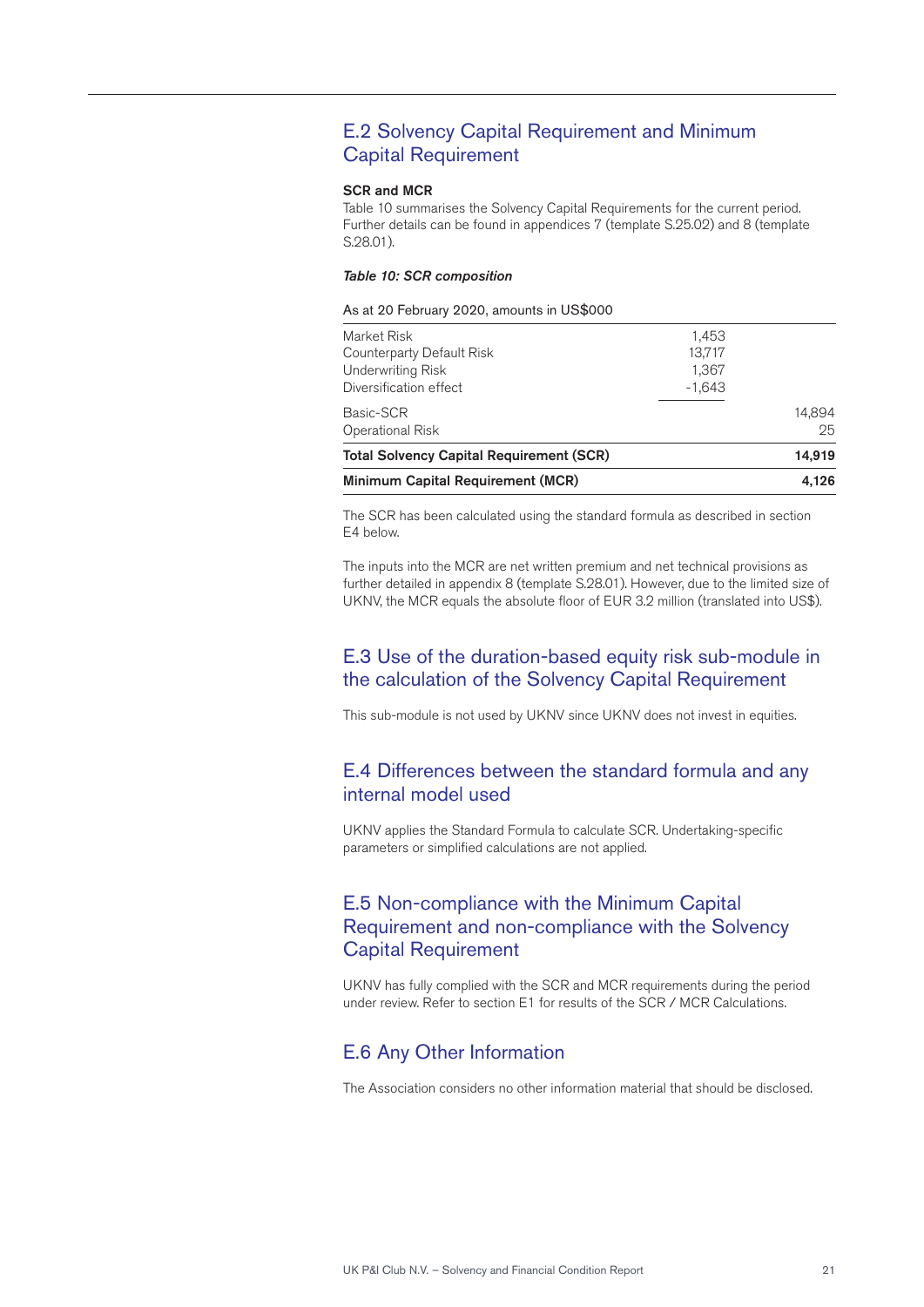## Appendices

## 1. Balance Sheet

## Solvency II template S.02.01

### As at 20 February 2020, amounts in US\$000

| Assets                                                                                                                                                          |                                 |
|-----------------------------------------------------------------------------------------------------------------------------------------------------------------|---------------------------------|
| Intangible assets                                                                                                                                               |                                 |
| Deferred tax assets                                                                                                                                             |                                 |
| Pension benefit surplus                                                                                                                                         |                                 |
| Property, plant & equipment held for own use                                                                                                                    | 0                               |
| Investments<br>(other than assets held for index-linked and unit-linked contracts)                                                                              | 33,401                          |
| Property (other than for own use)                                                                                                                               | 0                               |
| Holdings in related undertakings, including participations                                                                                                      | 0                               |
| Equities<br>- Equities - listed<br>- Equities - unlisted                                                                                                        | 0                               |
| Bonds<br>- Government Bonds<br>- Corporate Bonds<br>- Structured notes<br>- Collateralised securities                                                           | 32,050<br>32,050<br>U<br>0<br>0 |
| Collective Investments Undertakings                                                                                                                             | 1,351                           |
| Derivatives                                                                                                                                                     | 0                               |
| Deposits other than cash equivalents                                                                                                                            | 0                               |
| Other investments                                                                                                                                               | 0                               |
| Assets held for index-linked and unit-linked contracts                                                                                                          |                                 |
| Loans and mortgages<br>Loans on policies<br>Loans and mortgages to individuals<br>Other loans and mortgages                                                     | 0<br>0                          |
| Reinsurance recoverables from:                                                                                                                                  | $-5,673$                        |
| Non-life and health similar to non-life<br>- Non-life excluding health<br>- Health similar to non-life                                                          | $-5,673$<br>$-5,673$<br>0       |
| Life and health similar to life, excluding index-linked and unit-linked<br>- Health similar to life<br>- Life excluding health and index-linked and unit-linked | 0                               |
| Life index-linked and unit-linked                                                                                                                               |                                 |
| Deposits to cedants                                                                                                                                             | 0                               |
| Insurance and intermediaries receivables                                                                                                                        | 493                             |
| Reinsurance receivables                                                                                                                                         |                                 |
| Receivables (trade, not insurance)                                                                                                                              | 2,545                           |
| Own shares (held directly)                                                                                                                                      |                                 |
| Amounts due in respect of own fund items or<br>initial fund called up but not yet paid in                                                                       | $\Omega$                        |
| Cash and cash equivalents                                                                                                                                       | 4,252                           |
| Any other assets, not elsewhere shown                                                                                                                           |                                 |
| <b>Total assets</b>                                                                                                                                             | 35,018                          |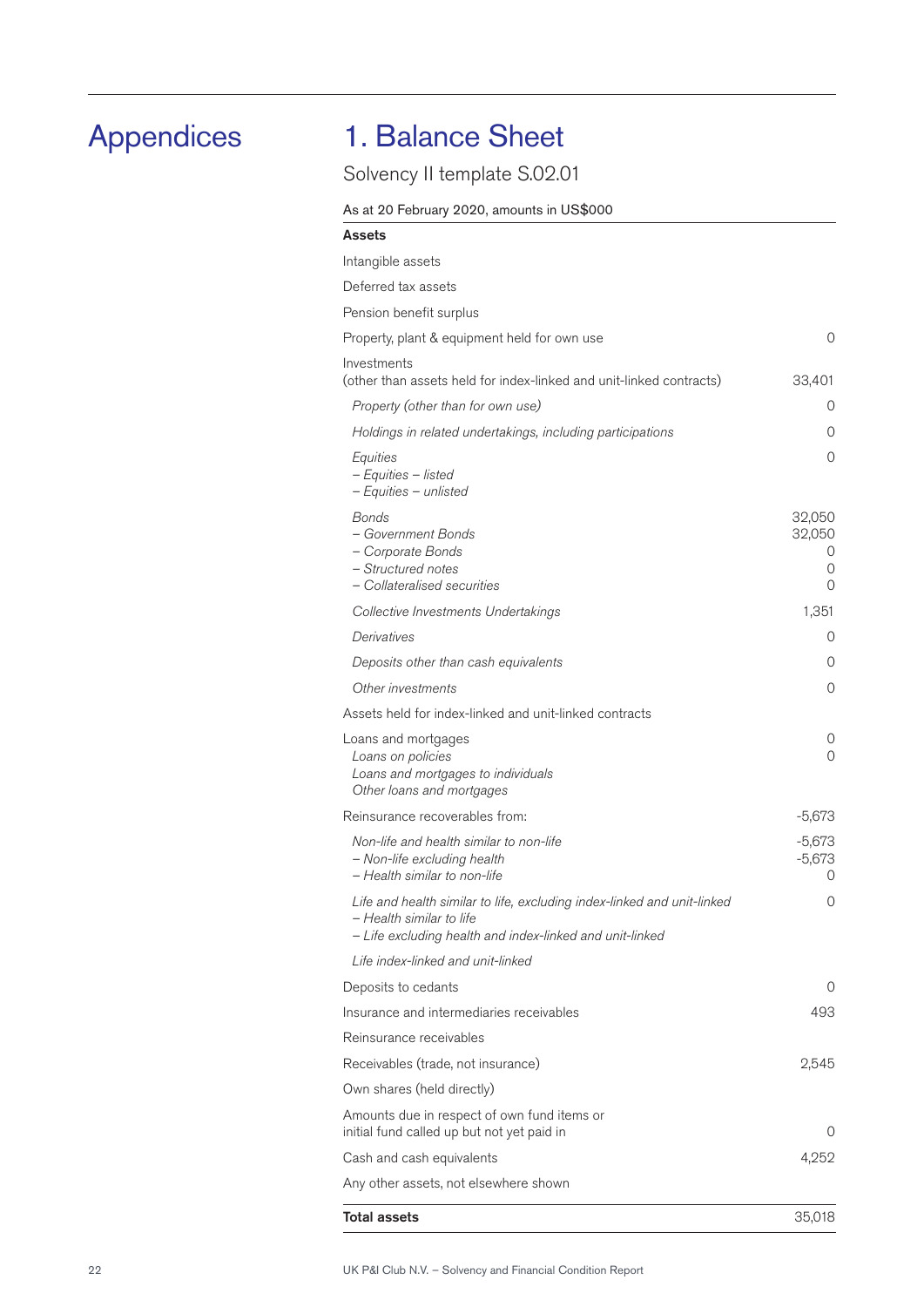### As at 20 February 2020, amounts in US\$000

| Liabilities                                                                                                                                       |                      |
|---------------------------------------------------------------------------------------------------------------------------------------------------|----------------------|
| Technical provisions - non-life                                                                                                                   | -6,787               |
| Technical provisions - non-life (excluding health)                                                                                                | -6,787               |
| - TP calculated as a whole<br>- Best Estimate<br>- Risk margin                                                                                    | 0<br>-7,838<br>1,051 |
| Technical provisions – health (similar to non-life)<br>- TP calculated as a whole<br>- Best Estimate<br>- Risk margin                             | 0<br>0<br>0<br>0     |
| Technical provisions - life (excluding index-linked and unit-linked)                                                                              | 0                    |
| Technical provisions - health (similar to life)<br>- TP calculated as a whole<br>– Best Estimate<br>- Risk margin                                 | 0                    |
| Technical provisions - life (excluding health and index-linked and unit-linked)<br>- TP calculated as a whole<br>– Best Estimate<br>- Risk margin | 0                    |
| Technical provisions – index-linked and unit-linked                                                                                               | 0                    |
| - TP calculated as a whole<br>– Best Estimate<br>- Risk margin                                                                                    |                      |
| Contingent liabilities                                                                                                                            | 0                    |
| Provisions other than technical provisions                                                                                                        | 243                  |
| Pension benefit obligations                                                                                                                       |                      |
| Deposits from reinsurers                                                                                                                          |                      |
| Deferred tax liabilities                                                                                                                          |                      |
| Derivatives                                                                                                                                       | 0                    |
| Debts owed to credit institutions                                                                                                                 | 0                    |
| Financial liabilities other than debts owed to credit institutions                                                                                | 0                    |
| Insurance & intermediaries payables                                                                                                               |                      |
| Reinsurance payables                                                                                                                              | 819                  |
| Payables (trade, not insurance)                                                                                                                   | 2,278                |
| Subordinated liabilities                                                                                                                          | 0                    |
| Subordinated liabilities not in BOF                                                                                                               |                      |
| Subordinated liabilities in BOF                                                                                                                   | 0                    |
| Any other liabilities, not elsewhere shown                                                                                                        |                      |
| <b>Total liabilities</b>                                                                                                                          | $-3,448$             |
| <b>Excess of assets over liabilities</b>                                                                                                          | 38,466               |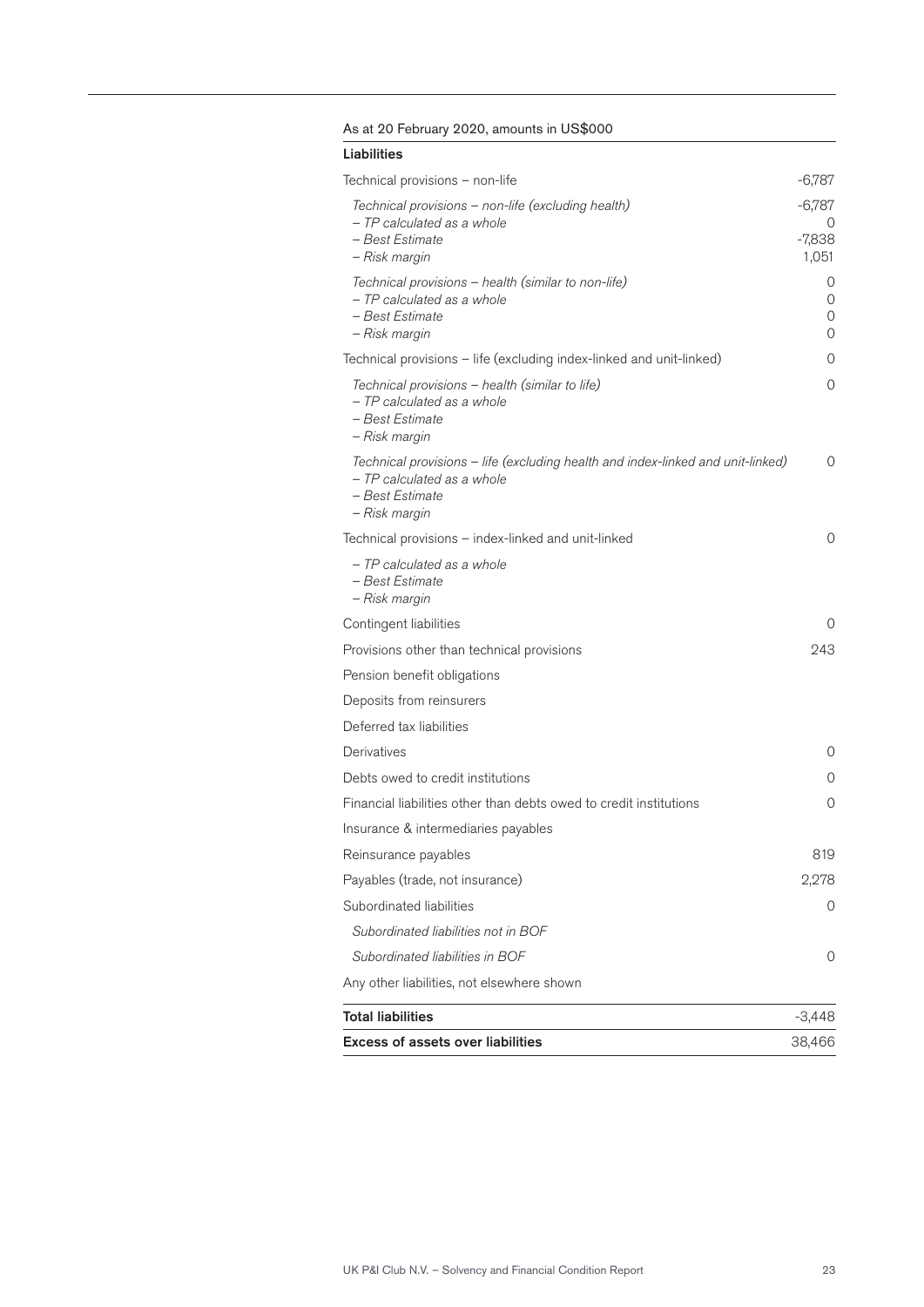## 2. Premiums, Claims and Expenses by Line of Business

## Solvency II template S.05.01

| As at 20 February 2020,<br>amounts in US\$000                                                                                                                                       | Line of Business for: non-life<br>insurance and reinsurance<br>obligations (direct business and<br>accepted proportional reinsurance) | Total                |       |                                |
|-------------------------------------------------------------------------------------------------------------------------------------------------------------------------------------|---------------------------------------------------------------------------------------------------------------------------------------|----------------------|-------|--------------------------------|
|                                                                                                                                                                                     | Marine, aviation<br>and transport<br>insurance                                                                                        | General<br>Liability |       |                                |
| <b>Premiums written</b><br>Gross - Direct Business<br>Gross Proportional reinsurance accepted<br>Gross - Non-proportional reinsurance accepted                                      |                                                                                                                                       | 139                  | 2,682 | 2,821<br>$\left( \right)$<br>0 |
| Reinsurers' share                                                                                                                                                                   |                                                                                                                                       | 128                  | 2,235 | 2,363                          |
| Net                                                                                                                                                                                 |                                                                                                                                       | 10                   | 447   | 458                            |
| <b>Premiums earned</b><br>Gross - Direct Business<br>Gross - Proportional reinsurance accepted                                                                                      |                                                                                                                                       | 139                  | 274   | 413<br>$\Omega$                |
| Gross - Non-proportional reinsurance accepted<br>Reinsurers' share                                                                                                                  |                                                                                                                                       | 128                  | 232   | $\Omega$<br>360                |
| Net                                                                                                                                                                                 |                                                                                                                                       | 10                   | 43    | 53                             |
| <b>Claims incurred</b><br>Gross - Direct Business<br>Gross - Proportional reinsurance accepted<br>Gross - Non-proportional reinsurance accepted                                     |                                                                                                                                       | 104                  | 134   | 238<br>0<br>0                  |
| Reinsurers' share                                                                                                                                                                   |                                                                                                                                       | 104                  | 134   | 238                            |
| Net                                                                                                                                                                                 |                                                                                                                                       | 0                    | 0     | 0                              |
| Changes in other technical provisions<br>Gross - Direct Business<br>Gross - Proportional reinsurance accepted<br>Gross - Non-proportional reinsurance accepted<br>Reinsurers' share |                                                                                                                                       |                      |       | 0<br>$\overline{O}$<br>0<br>0  |
| Net                                                                                                                                                                                 |                                                                                                                                       | 0                    | 0     | $\Omega$                       |
| <b>Expenses incurred</b>                                                                                                                                                            |                                                                                                                                       | 874                  | 4,073 | 4,947                          |
| Other expenses                                                                                                                                                                      |                                                                                                                                       |                      |       |                                |
| <b>Total expenses</b>                                                                                                                                                               |                                                                                                                                       |                      |       | 4,947                          |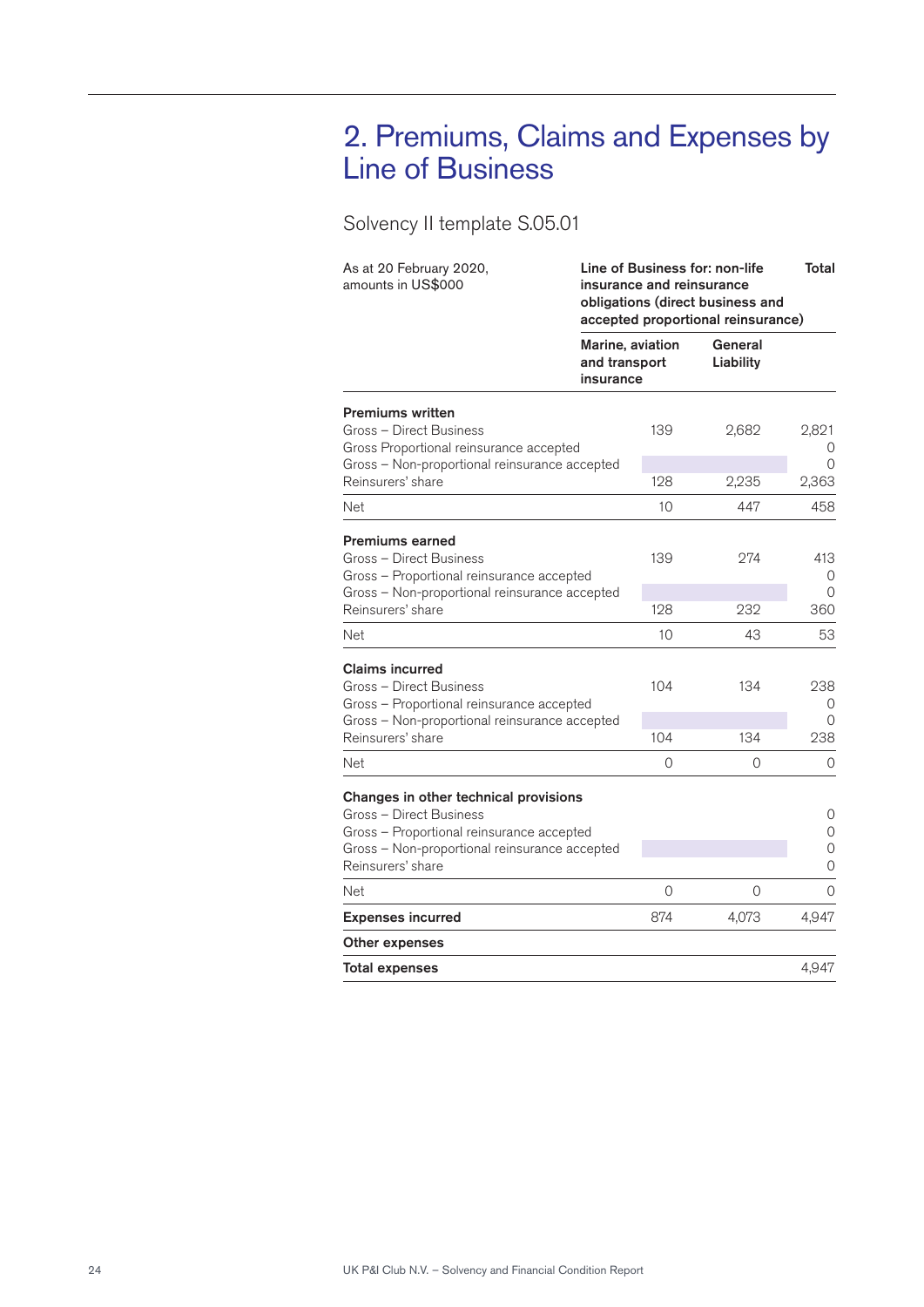## 3. Premiums, Claims and Expenses by Country

Solvency II template S.05.02.01

|                                                                                                                                                  | Home<br>country |             | - non-life obligations | Top 5 countries (by amount<br>of gross premiums written) | Top 5 countries<br>(by amount of<br>gross premiums<br>$written) - non-$<br>life obligations | Total<br>Top 5<br>and<br>home<br>country |                                   |
|--------------------------------------------------------------------------------------------------------------------------------------------------|-----------------|-------------|------------------------|----------------------------------------------------------|---------------------------------------------------------------------------------------------|------------------------------------------|-----------------------------------|
| As at 20 February 2020, amounts in US\$000                                                                                                       |                 | DE          | <b>FR</b>              | ΙT                                                       | <b>DK</b>                                                                                   | ES                                       |                                   |
| <b>Premiums written</b><br>Gross - Direct Business<br>Gross - Proportional reinsurance accepted<br>Gross - Non-proportional reinsurance accepted | 319             | 854         | 591                    | 412                                                      | 391                                                                                         | 182                                      | 2,749<br>$\Omega$                 |
| Reinsurers' share                                                                                                                                | 218             | 492         | 370                    | 266                                                      | 236                                                                                         | 119                                      | 1,703                             |
| Net                                                                                                                                              | 101             | 362         | 221                    | 145                                                      | 154                                                                                         | 63                                       | 1,046                             |
| <b>Premiums earned</b><br>Gross - Direct Business<br>Gross - Proportional reinsurance accepted<br>Gross - Non-proportional reinsurance accepted  | 37              | 61          | 48                     | 30                                                       | 24                                                                                          | 13                                       | 214<br>$\Omega$<br>$\Omega$       |
| Reinsurers' share                                                                                                                                | 34              | 50          | 41                     | 25                                                       | 20                                                                                          | 11                                       | 180                               |
| <b>Net</b>                                                                                                                                       | 3               | 12          | 7                      | 5                                                        | $\overline{4}$                                                                              | $\mathbf{2}$                             | 33                                |
| <b>Claims incurred</b><br>Gross - Direct Business<br>Gross - Proportional reinsurance accepted<br>Gross - Non-proportional reinsurance accepted  | 17              | 34          | 24                     | 15                                                       | 13                                                                                          | 11                                       | 113<br>$\overline{O}$<br>$\Omega$ |
| Reinsurers' share                                                                                                                                | 17              | 34          | 24                     | 15                                                       | 13                                                                                          | 11                                       | 113                               |
| Net                                                                                                                                              | $\mathbf 0$     | $\mathbf 0$ | $\overline{0}$         | 0                                                        | $\mathbf 0$                                                                                 | $\mathbf 0$                              | $\mathbf 0$                       |
| Changes in other technical provisions<br>Gross - Direct Business<br>Gross - Proportional reinsurance accepted                                    | 227             | 583         | 413                    | 309                                                      | 269                                                                                         | 131                                      | 1,932<br>0<br>$\Omega$            |
| Gross - Non-proportional reinsurance accepted<br>Reinsurers' share                                                                               | 201             | 468         | 353                    | 256                                                      | 230                                                                                         | 110                                      | 1,617                             |
| Net                                                                                                                                              | 27              | 115         | 60                     | 53                                                       | 40                                                                                          | 21                                       | 315                               |
| <b>Expenses incurred</b>                                                                                                                         | 424             | 1,137       | 787                    | 548                                                      | 520                                                                                         | 242                                      | 3,659                             |
| Other expenses                                                                                                                                   |                 |             |                        |                                                          |                                                                                             |                                          |                                   |
| <b>Total expenses</b>                                                                                                                            |                 |             |                        |                                                          |                                                                                             |                                          | 3,659                             |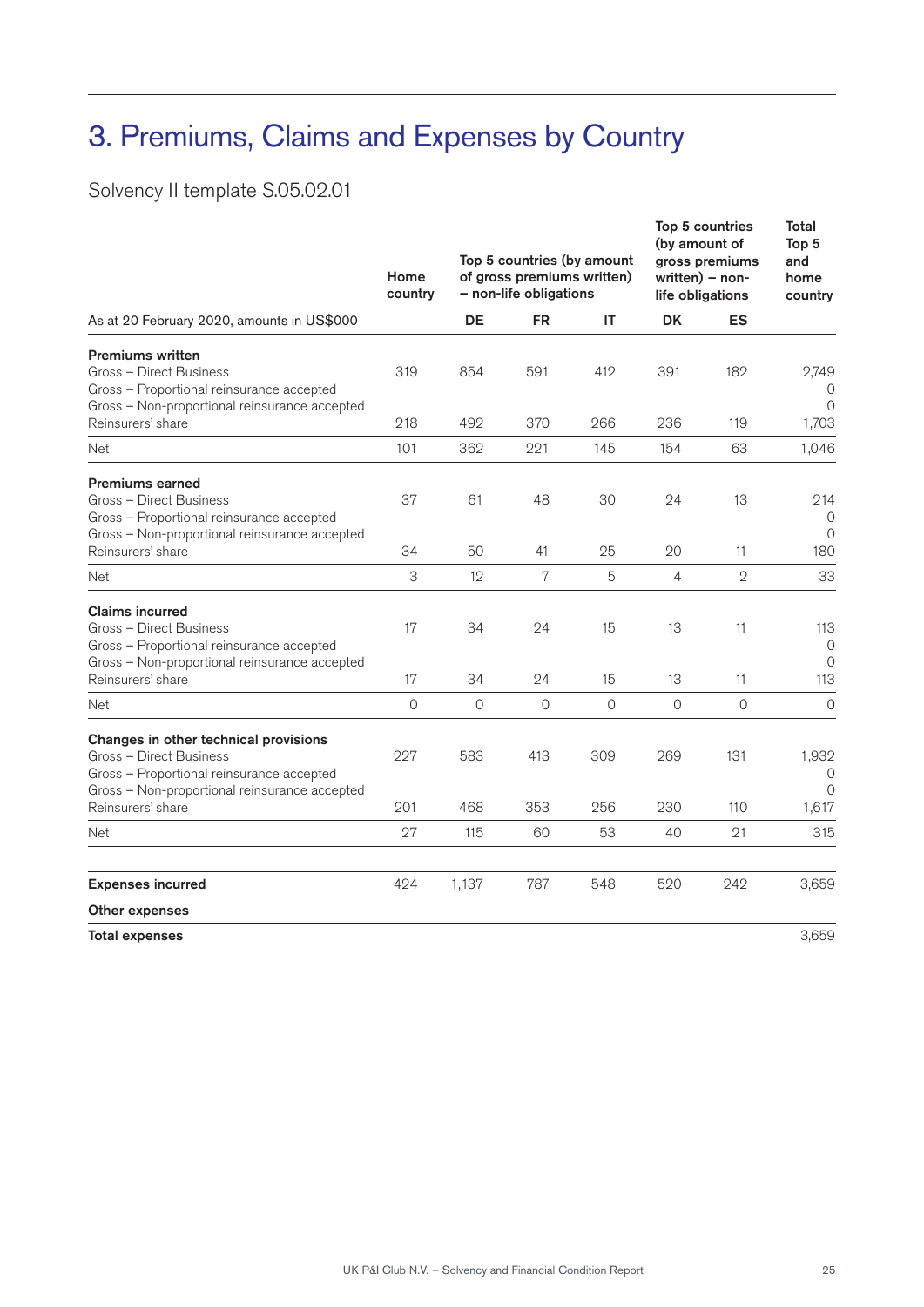## 4. Non-life Technical Provisions

## Solvency II template S.17.01.02

|                                                                                                                                                                             | Direct business and accepted<br>proportional reinsurance | <b>Total Non-life</b><br>obligation                |                                   |                                    |
|-----------------------------------------------------------------------------------------------------------------------------------------------------------------------------|----------------------------------------------------------|----------------------------------------------------|-----------------------------------|------------------------------------|
| As at 20 February 2020, amounts in US\$000                                                                                                                                  | Marine.<br>aviation &<br>transport<br>insurance          | Fire & other<br>damage to<br>property<br>insurance | General<br>liability<br>insurance |                                    |
| Technical provisions calculated as a whole<br>Total recoverables from reinsurance/SPV and Finite Re after<br>the adjustment for expected losses due to counterparty default | 0                                                        |                                                    | 0                                 | 0                                  |
| associated to TP calculated as a whole                                                                                                                                      |                                                          |                                                    |                                   | $\mathbf 0$                        |
| Technical provisions calculated as a sum of BE and RM<br><b>Best estimate</b>                                                                                               |                                                          |                                                    |                                   |                                    |
| Premium provisions<br>– Gross                                                                                                                                               | $-8,082$                                                 |                                                    | $\mathbf 2$                       | $-8,080$                           |
| - Total recoverable from reinsurance/SPV and Finite Re after the                                                                                                            |                                                          |                                                    |                                   |                                    |
| adjustment for expected losses due to counterparty default                                                                                                                  | $-6,260$                                                 |                                                    | 346                               | $-5,915$                           |
| Net best estimate of premium provisions                                                                                                                                     | $-1,822$                                                 |                                                    | $-344$                            | $-2,165$                           |
| Claims provisions<br>- Gross                                                                                                                                                | 81                                                       |                                                    | 161                               | 242                                |
| - Total recoverable from reinsurance/SPV and Finite Re after the<br>adjustment for expected losses due to counterparty default                                              | 81                                                       |                                                    | 161                               | 241                                |
| Net best estimate of claims provisions                                                                                                                                      | $\Omega$                                                 |                                                    | $\Omega$                          | 0                                  |
| Total best estimate – gross                                                                                                                                                 | $-8,001$                                                 |                                                    | 163                               | $-7,838$                           |
| Total best estimate - net                                                                                                                                                   | $-1,822$                                                 |                                                    | $-344$                            | $-2,165$                           |
| <b>Risk margin</b>                                                                                                                                                          | 884                                                      |                                                    | 167                               | 1,051                              |
| Amount of the transitional on technical provisions<br>Technical provisions calculated as a whole<br>Best estimate<br>Risk margin                                            |                                                          |                                                    |                                   | 0<br>$\mathbf 0$<br>$\overline{0}$ |
| Technical provisions - total                                                                                                                                                | $-7,117$                                                 |                                                    | 330                               | $-6,787$                           |
| Recoverable from reinsurance contract/SPV and<br>Finite Re after the adjustment for expected losses due<br>to counterparty default - total                                  | $-6,180$                                                 |                                                    | 507                               | $-5,673$                           |
| Technical provisions minus recoverables from<br>reinsurance/SPV and Finite Re - total                                                                                       | $-937$                                                   |                                                    | $-177$                            | $-1,114$                           |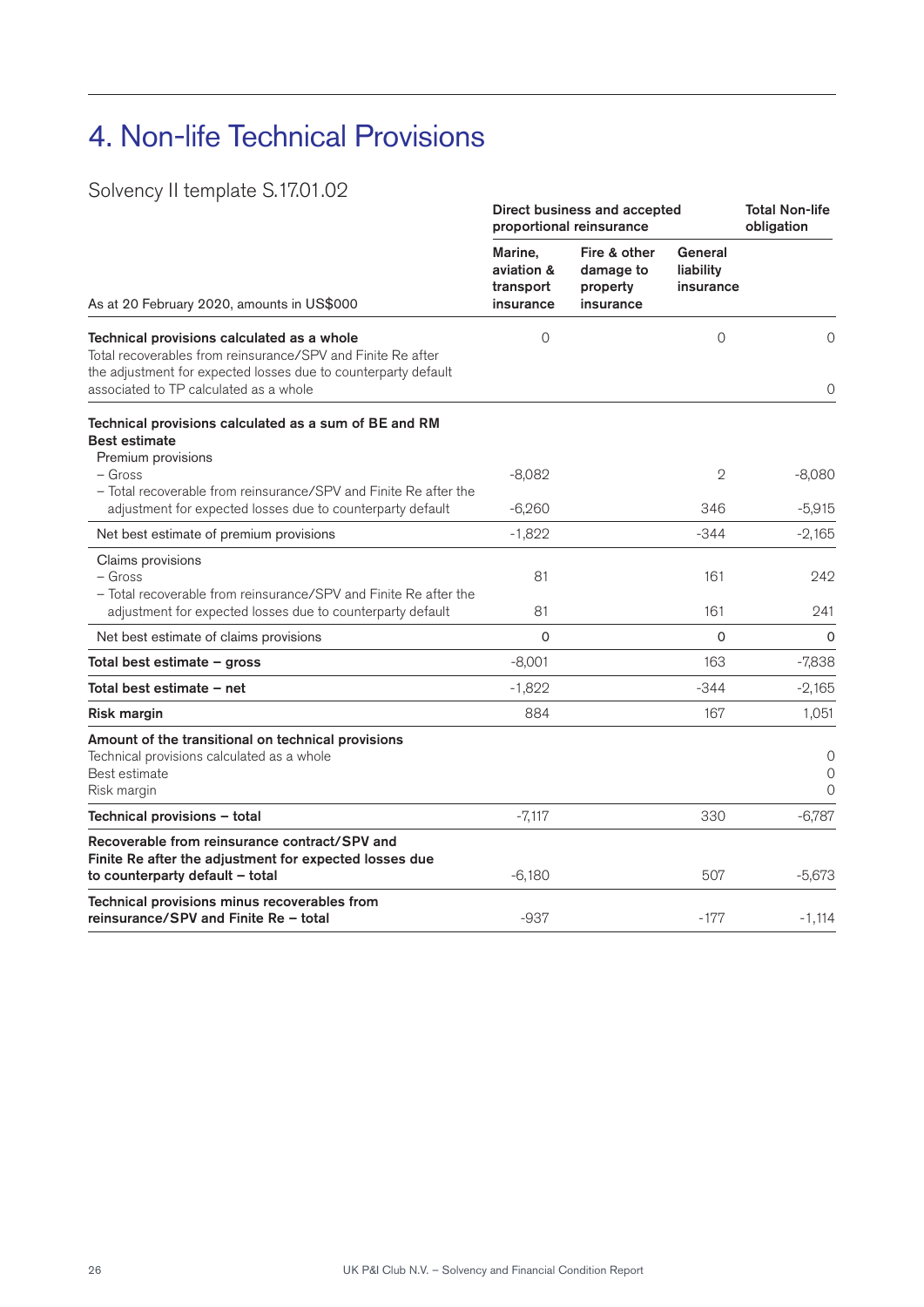## 5. Non-life Insurance Claims

Solvency II template S.19.01 per accident year

As at 20 February 2020, amounts in US\$000

#### Gross Claims Paid (non-cumulative)

(absolute amount)

|       | (absolute amount)   |                |                     |                |                     |                  |                |                |                |             |             | In current          | Sum of              |
|-------|---------------------|----------------|---------------------|----------------|---------------------|------------------|----------------|----------------|----------------|-------------|-------------|---------------------|---------------------|
| Year  |                     |                |                     |                |                     | Development year |                |                |                |             | year        | years               |                     |
|       | $\mathbf 0$         | 1              | $\overline{2}$      | 3              | 4                   | $\sqrt{5}$       | $\bf 6$        | $\overline{7}$ | 8              | 9           | $10 & +$    |                     | (cumulative)        |
| Prior |                     |                |                     |                |                     |                  |                |                |                |             | $\mathbf 0$ | $\mathcal{O}$       | $\mathsf{O}\xspace$ |
| 2011  | $\overline{0}$      | $\overline{O}$ | 0                   | $\overline{O}$ | $\mathcal{O}$       | $\mathcal{O}$    | $\overline{O}$ | $\mathcal{O}$  | $\overline{0}$ | $\mathbf 0$ |             | 0                   | $\mathbf 0$         |
| 2012  | $\overline{0}$      | $\overline{O}$ | 0                   | $\overline{O}$ | $\overline{0}$      | $\mathcal{O}$    | $\overline{O}$ | $\mathcal{O}$  | $\overline{O}$ |             |             | $\mathcal{O}$       | $\mathcal{O}$       |
| 2013  | $\mathsf{O}\xspace$ | $\overline{0}$ | 0                   | $\circ$        | $\mathsf{O}\xspace$ | $\mathbf 0$      | $\mathbf 0$    | $\mathsf{O}$   |                |             |             | $\mathsf{O}\xspace$ | $\mathbf 0$         |
| 2014  | $\overline{0}$      | $\overline{0}$ | $\mathcal{O}$       | $\overline{O}$ | $\overline{0}$      | $\mathcal{O}$    | $\mathbf 0$    |                |                |             |             | $\mathcal{O}$       | $\overline{O}$      |
| 2015  | $\overline{O}$      | $\overline{O}$ | $\mathcal{O}$       | $\overline{O}$ | $\overline{0}$      | $\circ$          |                |                |                |             |             | $\mathcal{O}$       | $\mathcal{O}$       |
| 2016  | $\mathcal{O}$       | $\overline{O}$ | 0                   | $\overline{O}$ | $\circ$             |                  |                |                |                |             |             | $\mathcal{O}$       | $\mathbf 0$         |
| 2017  | $\overline{0}$      | $\overline{0}$ | $\mathbf 0$         | $\mathbf 0$    |                     |                  |                |                |                |             |             | $\mathcal{O}$       | $\mathbf 0$         |
| 2018  | $\mathcal{O}$       | $\overline{O}$ | $\mathsf{O}\xspace$ |                |                     |                  |                |                |                |             |             | $\mathcal{O}$       | $\circ$             |
| 2019  | $\mathcal{O}$       | $\overline{O}$ |                     |                |                     |                  |                |                |                |             |             | $\mathcal{O}$       | $\circ$             |
| 2020  | $\circ$             |                |                     |                |                     |                  |                |                |                |             |             | $\overline{O}$      | $\overline{0}$      |
|       |                     |                |                     |                |                     |                  |                |                |                |             | Total       | $\mathsf O$         | $\mathbf 0$         |

As at 20 February 2020, amounts in US\$000

#### Gross Undiscounted Best Estimate Claims Provisions (absolute amount)

| Year  |                |             |                     | C0360               |               |                     |               |                     |         |             |             |       |                     |
|-------|----------------|-------------|---------------------|---------------------|---------------|---------------------|---------------|---------------------|---------|-------------|-------------|-------|---------------------|
|       | $\mathbf 0$    | 1           | $\overline{2}$      | 3                   | 4             | $5\phantom{.0}$     | 6             | $\overline{7}$      | 8       | 9           | $10 & +$    |       |                     |
| Prior |                |             |                     |                     |               |                     |               |                     |         |             | $\mathsf O$ |       | $\mathcal{O}$       |
| 2011  | $\overline{0}$ | $\mathbf 0$ | $\mathsf{O}\xspace$ | $\mathsf{O}\xspace$ | $\mathcal{O}$ | $\mathsf{O}\xspace$ | $\mathbf 0$   | $\mathsf{O}\xspace$ | $\circ$ | $\mathbf 0$ |             |       | $\mathsf{O}\xspace$ |
| 2012  | $\mathcal{O}$  | $\mathbf 0$ | $\circ$             | $\mathsf{O}\xspace$ | $\mathcal{O}$ | $\mathsf{O}\xspace$ | $\mathcal{O}$ | $\mathsf{O}\xspace$ | $\circ$ |             |             |       | $\mathsf{O}\xspace$ |
| 2013  | $\mathcal{O}$  | $\circ$     | $\overline{O}$      | $\mathbf 0$         | $\mathcal{O}$ | $\mathsf{O}$        | $\mathcal{O}$ | $\mathsf O$         |         |             |             |       | $\mathsf{O}\xspace$ |
| 2014  | $\mathcal{O}$  | $\mathbf 0$ | $\mathsf{O}$        | $\mathbf 0$         | $\mathcal{O}$ | $\mathsf O$         | $\mathsf{O}$  |                     |         |             |             |       | $\mathcal{O}$       |
| 2015  | $\mathbf 0$    | $\mathbf 0$ | $\mathsf O$         | $\mathsf O$         | $\mathcal{O}$ | $\mathbf 0$         |               |                     |         |             |             |       | $\mathbf 0$         |
| 2016  | $\mathcal{O}$  | $\mathbf 0$ | $\overline{O}$      | $\mathsf O$         | $\mathcal{O}$ |                     |               |                     |         |             |             |       | $\mathsf O$         |
| 2017  | $\mathcal{O}$  | $\mathbf 0$ | $\overline{O}$      | $\mathbf 0$         |               |                     |               |                     |         |             |             |       | $\mathsf{O}\xspace$ |
| 2018  | $\mathbf 0$    | $\mathbf 0$ | $\mathsf{O}\xspace$ |                     |               |                     |               |                     |         |             |             |       | $\mathsf{O}\xspace$ |
| 2019  | $\mathbf 0$    | $\mathbf 0$ |                     |                     |               |                     |               |                     |         |             |             |       | $\circ$             |
| 2020  | $\mathbf 0$    |             |                     |                     |               |                     |               |                     |         |             |             |       | $\mathcal{O}$       |
|       |                |             |                     |                     |               |                     |               |                     |         |             |             | Total | $\mathsf{O}\xspace$ |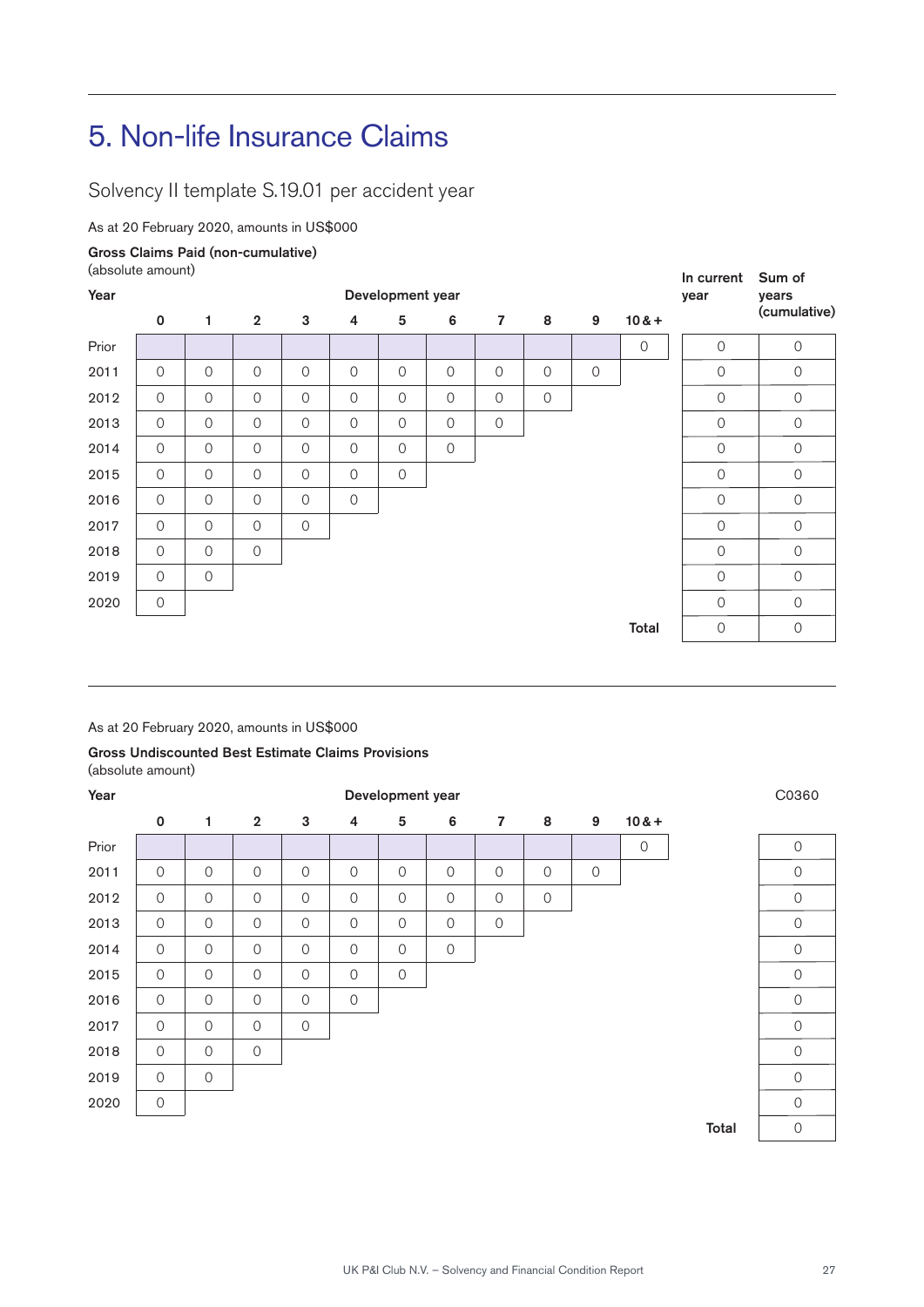## Solvency II template S.19.01 per underwriting year

As at 20 February 2020, amounts in US\$000

Gross Claims Paid (non-cumulative)

(absolute amount)

|       | laboolute allivality |                |                |                |                     |                  |             |                         |               |             |                | In current     | Sum of              |
|-------|----------------------|----------------|----------------|----------------|---------------------|------------------|-------------|-------------------------|---------------|-------------|----------------|----------------|---------------------|
| Year  |                      |                |                |                |                     | Development year |             |                         |               |             |                | year           | years               |
|       | $\mathbf 0$          | 1              | $\overline{2}$ | 3              | $\overline{4}$      | $5\phantom{.0}$  | 6           | $\overline{\mathbf{z}}$ | 8             | 9           | $10 & +$       |                | (cumulative)        |
| Prior |                      |                |                |                |                     |                  |             |                         |               |             | $\overline{0}$ | $\circ$        | $\mathsf{O}\xspace$ |
| 2011  | $\circ$              | $\mathbf 0$    | $\mathcal{O}$  | $\circ$        | $\mathsf{O}$        | $\mathbf 0$      | $\mathbf 0$ | $\mathbf 0$             | $\mathbf 0$   | $\mathbf 0$ |                | $\circ$        | $\mathbf 0$         |
| 2012  | $\mathcal{O}$        | $\overline{0}$ | $\mathcal{O}$  | $\circ$        | $\circ$             | $\mathcal{O}$    | $\mathbf 0$ | $\mathcal{O}$           | $\mathcal{O}$ |             |                | $\overline{O}$ | $\mathcal{O}$       |
| 2013  | $\circ$              | $\mathbf 0$    | $\mathcal{O}$  | $\overline{O}$ | $\mathsf{O}\xspace$ | $\mathcal{O}$    | $\mathsf O$ | $\mathsf O$             |               |             |                | $\circ$        | $\mathbf 0$         |
| 2014  | $\overline{0}$       | $\overline{0}$ | $\mathcal{O}$  | $\overline{O}$ | $\circ$             | $\mathcal{O}$    | $\mathsf O$ |                         |               |             |                | $\overline{0}$ | $\mathsf{O}\xspace$ |
| 2015  | $\overline{0}$       | $\overline{0}$ | $\mathcal{O}$  | $\overline{O}$ | $\overline{0}$      | $\circ$          |             |                         |               |             |                | $\overline{O}$ | $\circ$             |
| 2016  | $\circ$              | $\overline{0}$ | $\mathcal{O}$  | $\circ$        | $\mathsf{O}$        |                  |             |                         |               |             |                | $\circ$        | $\circ$             |
| 2017  | $\mathcal{O}$        | $\overline{0}$ | $\circ$        | $\mathbf 0$    |                     |                  |             |                         |               |             |                | $\circ$        | $\mathbf 0$         |
| 2018  | $\mathcal{O}$        | $\overline{O}$ | $\overline{0}$ |                |                     |                  |             |                         |               |             |                | $\overline{O}$ | $\circ$             |
| 2019  | $\circ$              | $\overline{0}$ |                |                |                     |                  |             |                         |               |             |                | $\overline{O}$ | $\circ$             |
| 2020  | $\circ$              |                |                |                |                     |                  |             |                         |               |             |                | $\overline{0}$ | $\overline{0}$      |
|       |                      |                |                |                |                     |                  |             |                         |               |             | Total          | $\mathbf 0$    | $\mathbf 0$         |

As at 20 February 2020, amounts in US\$000

#### Gross Undiscounted Best Estimate Claims Provisions (absolute amount)

| Year  |                | Development year    |                |                |                |               |                |                |             |             |             |  |                     |  |
|-------|----------------|---------------------|----------------|----------------|----------------|---------------|----------------|----------------|-------------|-------------|-------------|--|---------------------|--|
|       | $\mathbf 0$    | 1                   | $\overline{2}$ | 3              | $\overline{4}$ | 5             | 6              | $\overline{7}$ | 8           | 9           | $10 & +$    |  |                     |  |
| Prior |                |                     |                |                |                |               |                |                |             |             | $\mathbf 0$ |  | $\mathbf 0$         |  |
| 2011  | $\mathbf 0$    | $\mathsf{O}\xspace$ | $\overline{O}$ | 0              | $\mathcal{O}$  | $\mathbf 0$   | $\overline{O}$ | $\overline{0}$ | $\mathbf 0$ | $\mathbf 0$ |             |  | $\mathbf 0$         |  |
| 2012  | $\circ$        | $\mathsf O$         | $\overline{O}$ | $\overline{0}$ | $\overline{O}$ | $\mathbf 0$   | $\mathbf 0$    | $\mathbf 0$    | $\mathbf 0$ |             |             |  | $\mathcal{O}$       |  |
| 2013  | $\circ$        | $\mathsf O$         | $\overline{O}$ | $\mathbf 0$    | $\circ$        | $\mathbf 0$   | $\mathbf 0$    | $\mathbf 0$    |             |             |             |  | $\mathbf 0$         |  |
| 2014  | $\overline{O}$ | $\mathsf{O}\xspace$ | $\overline{O}$ | 0              | $\overline{O}$ | $\mathcal{O}$ | $\mathbf 0$    |                |             |             |             |  | $\mathcal{O}$       |  |
| 2015  | $\overline{0}$ | $\mathsf{O}\xspace$ | $\overline{O}$ | 0              | $\overline{O}$ | $\mathbf 0$   |                |                |             |             |             |  | $\mathsf{O}\xspace$ |  |
| 2016  | $\mathsf{O}$   | $\mathsf{O}\xspace$ | $\overline{O}$ | 0              | $\mathsf{O}$   |               |                |                |             |             |             |  | $\mathbf 0$         |  |
| 2017  | $\mathbf 0$    | $\mathsf{O}$        | $\overline{O}$ | 0              |                |               |                |                |             |             |             |  | $\overline{0}$      |  |
| 2018  | $\mathcal{O}$  | $\mathsf{O}\xspace$ | $\overline{O}$ |                |                |               |                |                |             |             |             |  | $\mathbf 0$         |  |
| 2019  | $\circ$        | $\mathsf{O}\xspace$ |                |                |                |               |                |                |             |             |             |  | $\mathsf{O}\xspace$ |  |
| 2020  | 242            |                     |                |                |                |               |                |                |             |             |             |  | $\mathbf 0$         |  |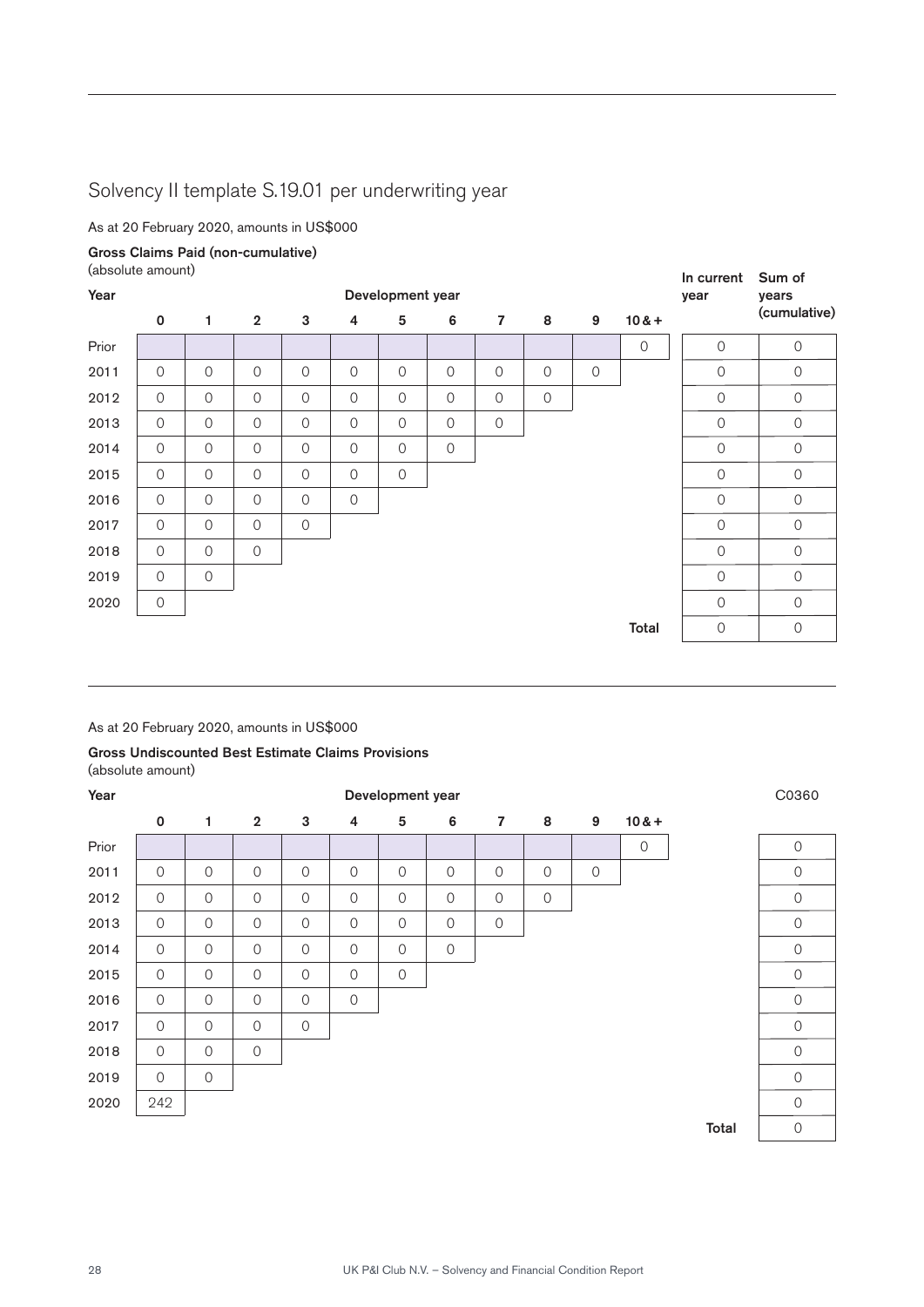## 6. Own Funds

Solvency II template SA.23.01

As at 20 February 2020, amounts in US\$000

| Basic own funds before deduction for participations<br>in other financial sector as foreseen in article 68<br>of Delegated Regulation 2015/35                                     | <b>Total</b>        | Tier 1<br>unrestricted | Tier 1<br>restricted | Tier 2      | Tier 3         |
|-----------------------------------------------------------------------------------------------------------------------------------------------------------------------------------|---------------------|------------------------|----------------------|-------------|----------------|
| Ordinary share capital (gross of own shares)                                                                                                                                      | 547                 | 547                    |                      | 0           |                |
| Share premium account related to ordinary share capital                                                                                                                           | 35,689              | 35,689                 |                      | 0           |                |
| Initial funds, members' contributions or the equivalent<br>basic own-fund item for mutual and mutual-type undertakings                                                            | 0                   | 0                      |                      | 0           |                |
| Subordinated mutual member accounts                                                                                                                                               | 0                   |                        | $\mathbf 0$          | $\mathbf 0$ | $\mathbf 0$    |
| Surplus funds                                                                                                                                                                     | 0                   | 0                      |                      |             |                |
| Preference shares                                                                                                                                                                 | 0                   |                        | $\overline{0}$       | 0           | $\mathcal{O}$  |
| Share premium account related to preference shares                                                                                                                                | 0                   |                        | $\overline{0}$       | $\mathbf 0$ | $\mathbf 0$    |
| Reconciliation reserve                                                                                                                                                            | 2,230               | 2,230                  |                      |             |                |
| Subordinated liabilities                                                                                                                                                          | 0                   |                        | $\mathbf 0$          | $\mathbf 0$ | $\mathbf 0$    |
| An amount equal to the value of net deferred tax assets                                                                                                                           | $\mathsf{O}\xspace$ |                        |                      |             | $\mathbf 0$    |
| Other own fund items approved by the supervisory<br>authority as basic own funds not specified above                                                                              | 0                   | 0                      | 0                    | 0           | 0              |
| Own funds from the financial statements that should not<br>be represented by the reconciliation reserve and do not<br>meet the criteria to be classified as Solvency II own funds | 0                   |                        |                      |             |                |
| Deductions for participations in financial and credit institutions                                                                                                                | $\overline{0}$      |                        |                      |             |                |
| Total basic own funds after deductions                                                                                                                                            | 38,466              | 38,466                 | $\mathbf 0$          | $\mathbf 0$ | $\overline{0}$ |
| Ancillary own funds                                                                                                                                                               |                     |                        |                      |             |                |
| Unpaid and uncalled ordinary share capital callable on demand                                                                                                                     | 0                   |                        |                      |             |                |
| Unpaid and uncalled initial funds, members' contributions or<br>the equivalent basic own fund item for mutual and mutual-type<br>undertakings, callable on demand                 | 0                   |                        |                      |             |                |
| Unpaid and uncalled preference shares callable on demand                                                                                                                          | 0                   |                        |                      |             |                |
| A legally binding commitment to subscribe and pay for<br>subordinated liabilities on demand                                                                                       | 0                   |                        |                      |             |                |
| Letters of credit and guarantees under Article 96(2) of the<br>Directive 2009/138/EC                                                                                              | 0                   |                        |                      |             |                |
| Letters of credit and guarantees other than under Article 96(2)<br>of the Directive 2009/138/EC                                                                                   | 0                   |                        |                      |             |                |
| Supplementary members calls under first subparagraph of<br>Article 96(3) of the Directive 2009/138/EC                                                                             | 0                   |                        |                      |             |                |
| Supplementary members calls - other than under first<br>subparagraph of Article 96(3) of the Directive 2009/138/EC                                                                | 0                   |                        |                      |             |                |
| Other ancillary own funds                                                                                                                                                         | $\mathsf{O}\xspace$ |                        |                      |             |                |
| Total ancillary own funds                                                                                                                                                         | $\mathsf O$         |                        |                      | $\mathbf 0$ | $\overline{O}$ |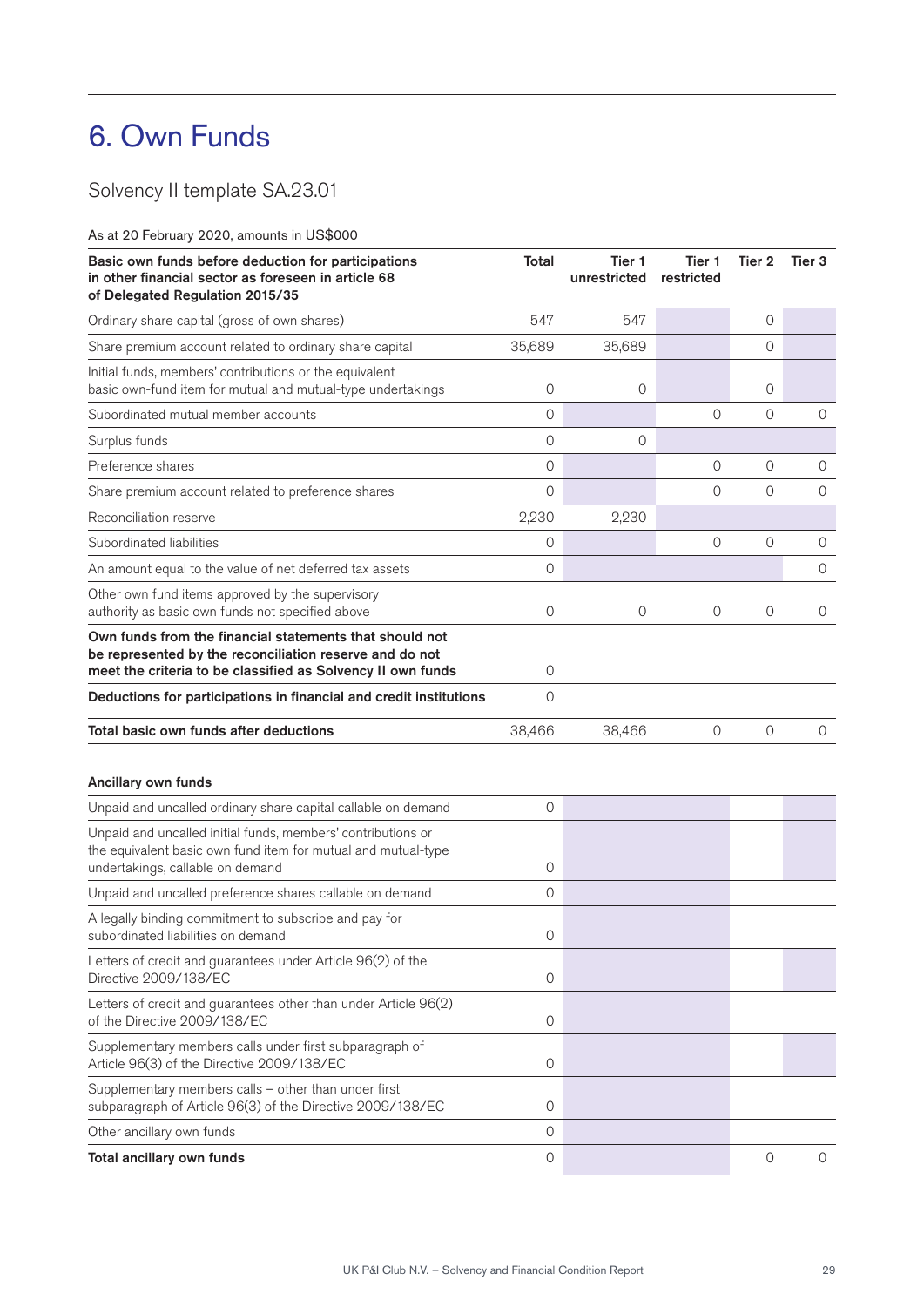|                                                                                                                | Total   | Tier 1<br>unrestricted | Tier 1<br>restricted | Tier 2         | Tier <sub>3</sub> |
|----------------------------------------------------------------------------------------------------------------|---------|------------------------|----------------------|----------------|-------------------|
| Available and eligible own funds                                                                               |         |                        |                      |                |                   |
| Total available own funds to meet the SCR                                                                      | 38,466  | 38,466                 | $\overline{O}$       | $\overline{O}$ | $\circ$           |
| Total available own funds to meet the MCR                                                                      | 38,466  | 38,466                 | 0                    | $\mathcal{O}$  |                   |
| Total eligible own funds to meet the SCR                                                                       | 38,466  | 38,466                 | $\circ$              | $\mathcal{O}$  | $\circ$           |
| Total eligible own funds to meet the MCR                                                                       | 38,466  | 38,466                 | $\circ$              | $\circ$        |                   |
| <b>SCR</b>                                                                                                     | 14,919  |                        |                      |                |                   |
| <b>MCR</b>                                                                                                     | 4,127   |                        |                      |                |                   |
| Ratio of Eligible own funds to SCR                                                                             | 257.83% |                        |                      |                |                   |
| Ratio of Eligible own funds to MCR                                                                             | 932.05% |                        |                      |                |                   |
| <b>Reconcilliation reserve</b>                                                                                 |         |                        |                      |                |                   |
| Excess of assets over liabilities                                                                              | 38,466  |                        |                      |                |                   |
| Own shares (held directly and indirectly)                                                                      | 0       |                        |                      |                |                   |
| Foreseeable dividends, distributions and charges                                                               | 0       |                        |                      |                |                   |
| Other basic own fund items                                                                                     | 36,236  |                        |                      |                |                   |
| Adjustment for restricted own fund items in respect of<br>matching adjustment portfolios and ring fenced funds | 0       |                        |                      |                |                   |
| <b>Reconciliation reserve</b>                                                                                  | 2,230   |                        |                      |                |                   |
| <b>Expected profits</b>                                                                                        |         |                        |                      |                |                   |
| Expected profits incl. in future premiums (EPIFP) - Life business                                              | 0       |                        |                      |                |                   |
| Expected profits incl. in future premiums (EPIFP) - Non-life business                                          | 8,513   |                        |                      |                |                   |
| Total Expected profits included in future premiums (EPIFP)                                                     | 8,513   |                        |                      |                |                   |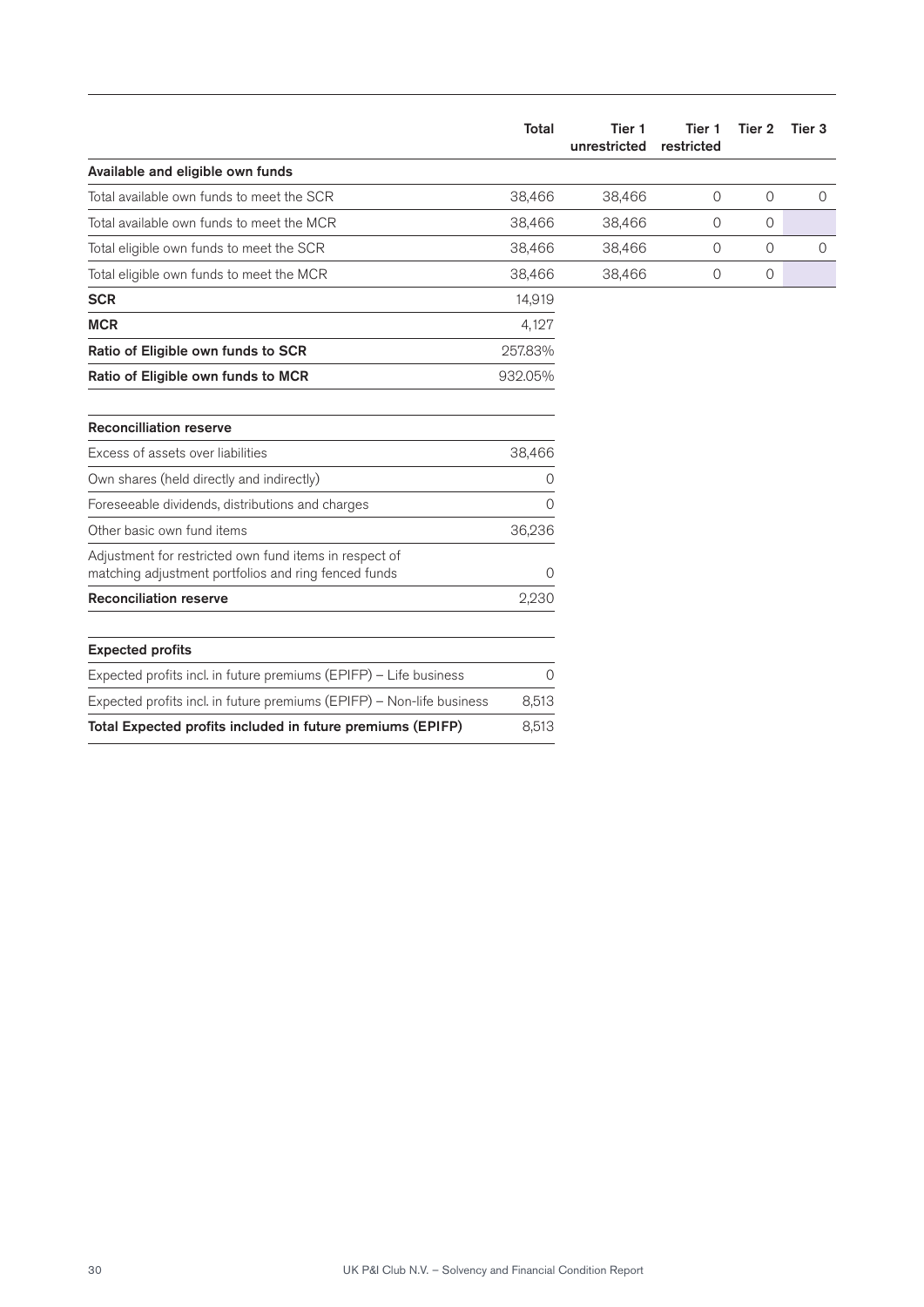## 7. Solvency Capital Requirement

## Solvency II template S.25.01

| As at 20 February 2020, amounts in US\$000                                                     | <b>Gross solvency</b><br>capital requirement |
|------------------------------------------------------------------------------------------------|----------------------------------------------|
| Market risk                                                                                    | 1,453                                        |
| Counterparty default risk                                                                      | 13,717                                       |
| Life underwriting risk                                                                         | O                                            |
| Health underwriting risk                                                                       | Ο                                            |
| Non-life underwriting risk                                                                     | 1,367                                        |
| Diversification                                                                                | $-1,643$                                     |
| Intangible asset risk                                                                          | O                                            |
| <b>Basic Solvency Capital Requirement</b>                                                      | 14,894                                       |
| <b>Calculation of Solvency Capital Requirement</b>                                             |                                              |
| Operational risk                                                                               | 25                                           |
| Loss-absorbing capacity of technical provisions                                                | 0                                            |
| Loss-absorbing capacity of deferred taxes                                                      |                                              |
| Capital requirement for business operated in accordance<br>with Art. 4 of Directive 2003/41/EC | Ο                                            |
| Solvency Capital Requirement excluding capital add-on                                          | 14,919                                       |
| Capital add-ons already set                                                                    | Ο                                            |
| Solvency capital requirement                                                                   | 14,919                                       |
| <b>Other information on SCR</b>                                                                |                                              |
| Capital requirement for duration-based equity risk sub-module                                  | 0                                            |
| Total amount of Notional Solvency Capital Requirements for remaining part                      | 0                                            |
| Total amount of Notional Solvency Capital Requirements for ring fenced funds                   | 0                                            |
| Total amount of Notional Solvency Capital Requirements for matching<br>adjustment portfolios   | 0                                            |
| Diversification effects due to RFF nSCR aggregation for article 304                            | 0                                            |
| Approach to tax rate                                                                           |                                              |
| Approach based on average tax rate                                                             | 0                                            |
| Calculation of loss absorbing capacity of deferred taxes                                       | <b>LAC DT</b>                                |
| LAC DT                                                                                         |                                              |
| LAC DT justified by reversion of deferred tax liabilities                                      | 0                                            |
| LAC DT justified by reference to probable future taxable economic profit                       | O                                            |
| LAC DT justified by carry back, current year                                                   | 0                                            |
| LAC DT justified by carry back, future years                                                   | 0                                            |
| Maximum LAC DT                                                                                 | 0                                            |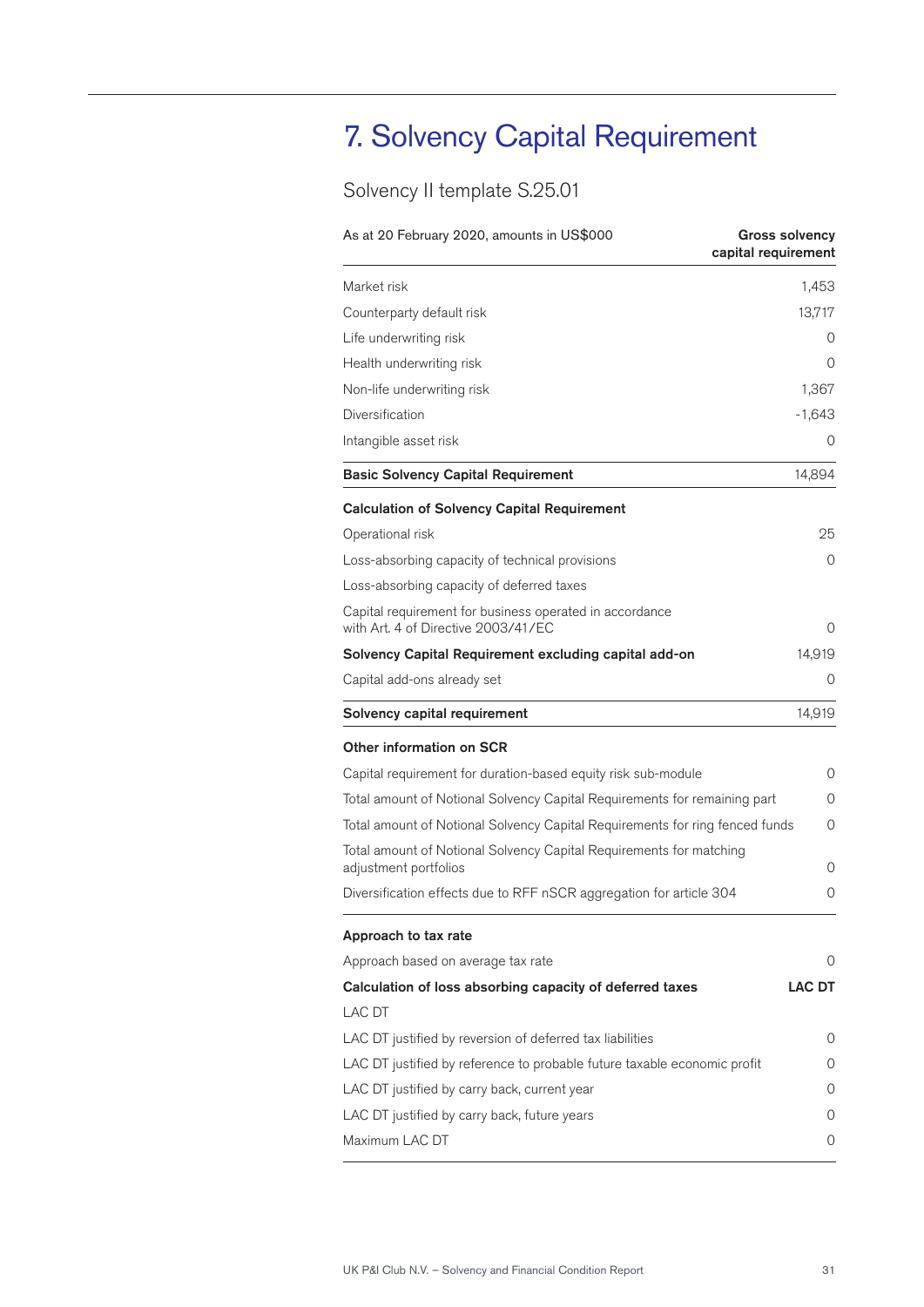## 8. Minimum Capital Requirement

Solvency II template S.28.01

As at 20 February 2020, amounts in US\$000

#### Linear formula component for non-life insurance and reinsurance obligations

MCRNL Result 60

|                                                                            | Net (of reinsurance/SPV)<br>best estimate and TP<br>calculated as a whole | Net (of reinsurance)<br>written premiums in<br>the last 12 months |
|----------------------------------------------------------------------------|---------------------------------------------------------------------------|-------------------------------------------------------------------|
| Marine, aviation and transport insurance and proportional reinsurance      |                                                                           | 10                                                                |
| General liability insurance and proportional reinsurance                   |                                                                           | 447                                                               |
| Linear formula component for life insurance and<br>reinsurance obligations |                                                                           |                                                                   |

MCRL Result 0

|                                                                         | Net (of reinsurance/SPV)<br>best estimate and TP<br>calculated as a whole | Net (of<br>reinsurance/SPV)<br>total capital at risk |
|-------------------------------------------------------------------------|---------------------------------------------------------------------------|------------------------------------------------------|
| Obligations with profit participation $-$ quaranteed benefits           |                                                                           |                                                      |
| Obligations with profit participation $-$ future discretionary benefits |                                                                           |                                                      |
| Index-linked and unit-linked insurance obligations                      |                                                                           |                                                      |
| Other life (re)insurance and health (re)insurance obligations           |                                                                           |                                                      |
| Total capital at risk for all life (re)insurance obligations            |                                                                           |                                                      |

| <b>Overall MCR calculation</b>     |        |
|------------------------------------|--------|
| Linear MCR                         | 60     |
| <b>SCR</b>                         | 14,919 |
| MCR cap                            | 6,714  |
| MCR floor                          | 3,730  |
| Combined MCR                       | 3,730  |
| Absolute floor of the MCR          | 4,127  |
| <b>Minimum Capital Requirement</b> | 4,127  |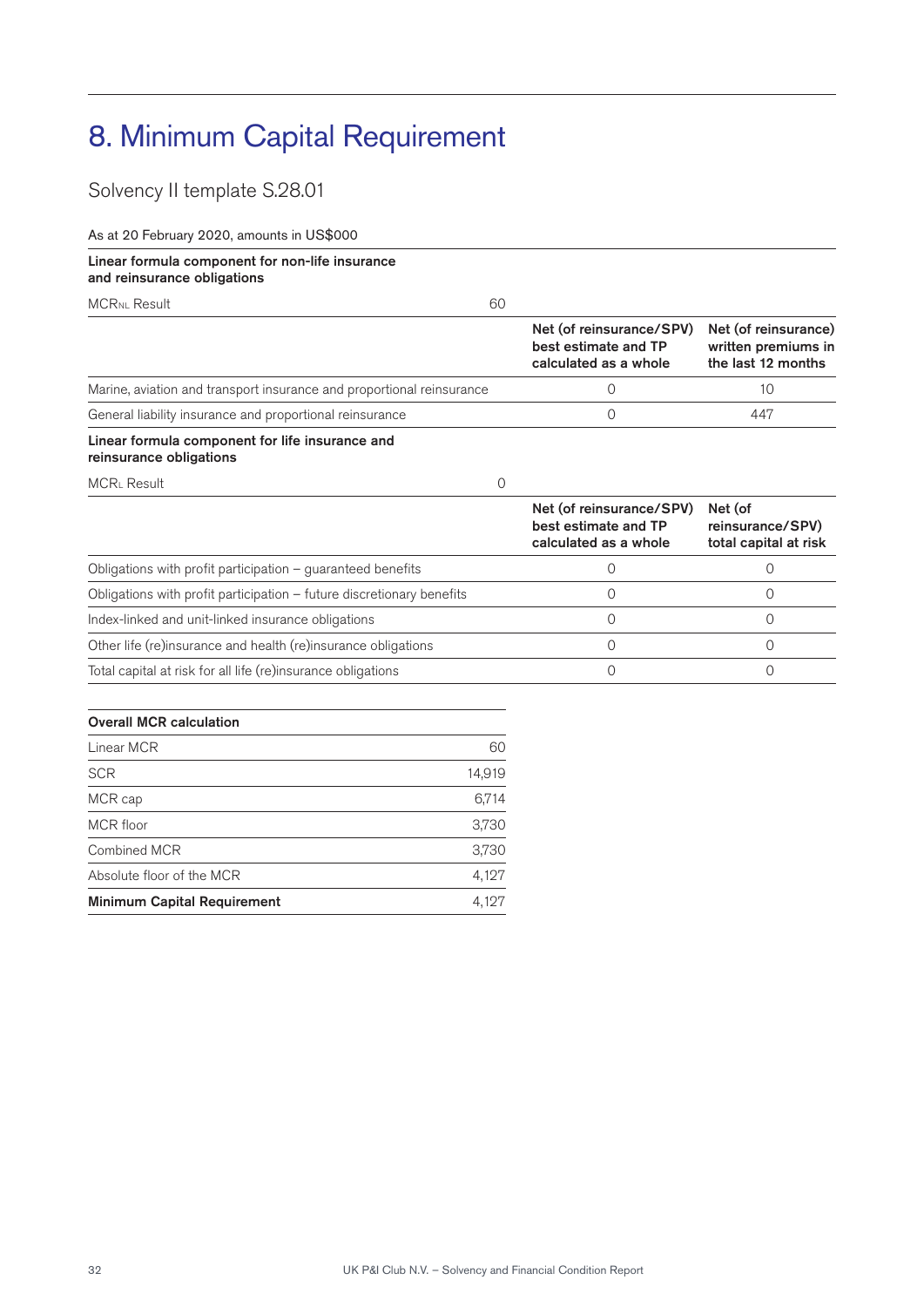| ٢ |
|---|
|   |
|   |
|   |

Solvency II template S.06.02 (summary) Solvency II template S.06.02 (summary)

As at 20 February 2020, amounts in US\$ As at 20 February 2020, amounts in US\$

| Asset ID code      | Custodian                            | Quantity | Par<br>amount | value<br>Acquisition | amount<br><b>Total</b><br>Solvency II | Accrued<br>interest | Item title                                | Issuer name                          | Currency   | External<br>rating | Nominated Duration<br>ECAI |      | Maturity<br>date |
|--------------------|--------------------------------------|----------|---------------|----------------------|---------------------------------------|---------------------|-------------------------------------------|--------------------------------------|------------|--------------------|----------------------------|------|------------------|
| <b>EOOB44BOO83</b> | BlackRock Inc                        | 1,051    |               | 1,051,004            | 1,051                                 | $\circ$             | ICS USD LIQ-<br>PRM DIST                  | BlackRock Inc                        | GSD        |                    |                            | 0.08 |                  |
| IE0003763251       | Goldman Sachs<br>Group Inc/The       | 300      |               | 300,077              | 300                                   | $\circ$             | RSRV-INST DIS<br><b>GSUSDLIQ</b>          | Goldman Sachs<br>Group Inc/The       | GSD        |                    |                            | 0.08 |                  |
| US9128284B36       | York Mellon SA/NV<br>The Bank of New |          | 5,240         | 5,282,370            | 59,307                                | 54,020              | US Treasury<br>Note                       | <b>United States</b><br>of America   | GSD        | $AA +$             | Standard<br>& Poor's       | 1.02 | 2021-03-15       |
| US9128285A44       | York Mellon SA/NV<br>The Bank of New |          | 5,180         | 5,282,993            | 67,115                                | 61,833              | US Treasury<br>Note                       | <b>United States</b><br>of America   | <b>USD</b> | $AA +$             | Standard<br>& Poor's       | 1.50 | 2021-09-15       |
| US912828P873       | York Mellon SA/NV<br>The Bank of New |          | 5,350         | 5,284,797            | 34,092                                | 28,763              | US Treasury<br>Note                       | <b>United States</b><br>of America   | GSD        | $AA +$             | Standard<br>& Poor's       | 0.99 | 2021-02-28       |
| US912828W895       | York Mellon SA/NV<br>The Bank of New |          | 5,270         | 5,279,675            | 43,925                                | 38,607              | US Treasury<br>Note                       | <b>United States</b><br>of America   | <b>USD</b> | $AA +$             | Standard<br>& Poor's       | 2.03 | 2022-03-31       |
| US912828XD79       | York Mellon SA/NV<br>The Bank of New |          | 5,270         | 5,279,470            | 27,462                                | 22,138              | US Treasury<br>Note                       | <b>United States</b><br>of America   | <b>USD</b> |                    | Standard<br>& Poor's       | 2.20 | 2022-05-31       |
| US912828XM78       | York Mellon SA/NV<br>The Bank of New |          | 5,300         | 5,280,953            | 10,033                                | 4,732               | US Treasury<br>Note                       | <b>United States</b><br>of America   | <b>USD</b> |                    | Standard<br>& Poor's       | 0.42 | 2020-07-31       |
| CASHUSD            | York Mellon SA/NV<br>The Bank of New |          | 133           |                      | 133                                   | $\circ$             | Cash                                      | York Mellon SA/NV<br>The Bank of New | GSD        |                    |                            |      |                  |
| 25493              | Citibank NA                          |          | 2,358         |                      | 2,358                                 | $\circ$             | Citibank Current<br>266071279<br>N50 EUR  | Citibank NA                          | EUR        |                    |                            |      |                  |
| 25495              | Citibank NA                          |          | 1,267         |                      | 1,267                                 | $\circ$             | Citibank Current<br>08531649<br>N50 USD   | Citibank NA                          | GSD        |                    |                            |      |                  |
| 25499              | Citibank NA                          |          | 53            |                      | 53                                    | $\circ$             | Citibank Current<br>2032293544<br>N51 EUR | Citibank NA                          | EUR        |                    |                            |      |                  |
| 25611              | Citibank NA                          |          | 88            |                      | 88                                    | $\circ$             | Citibank Current<br>108732520<br>N51 GBP  | Citibank NA                          | GBP        |                    |                            |      |                  |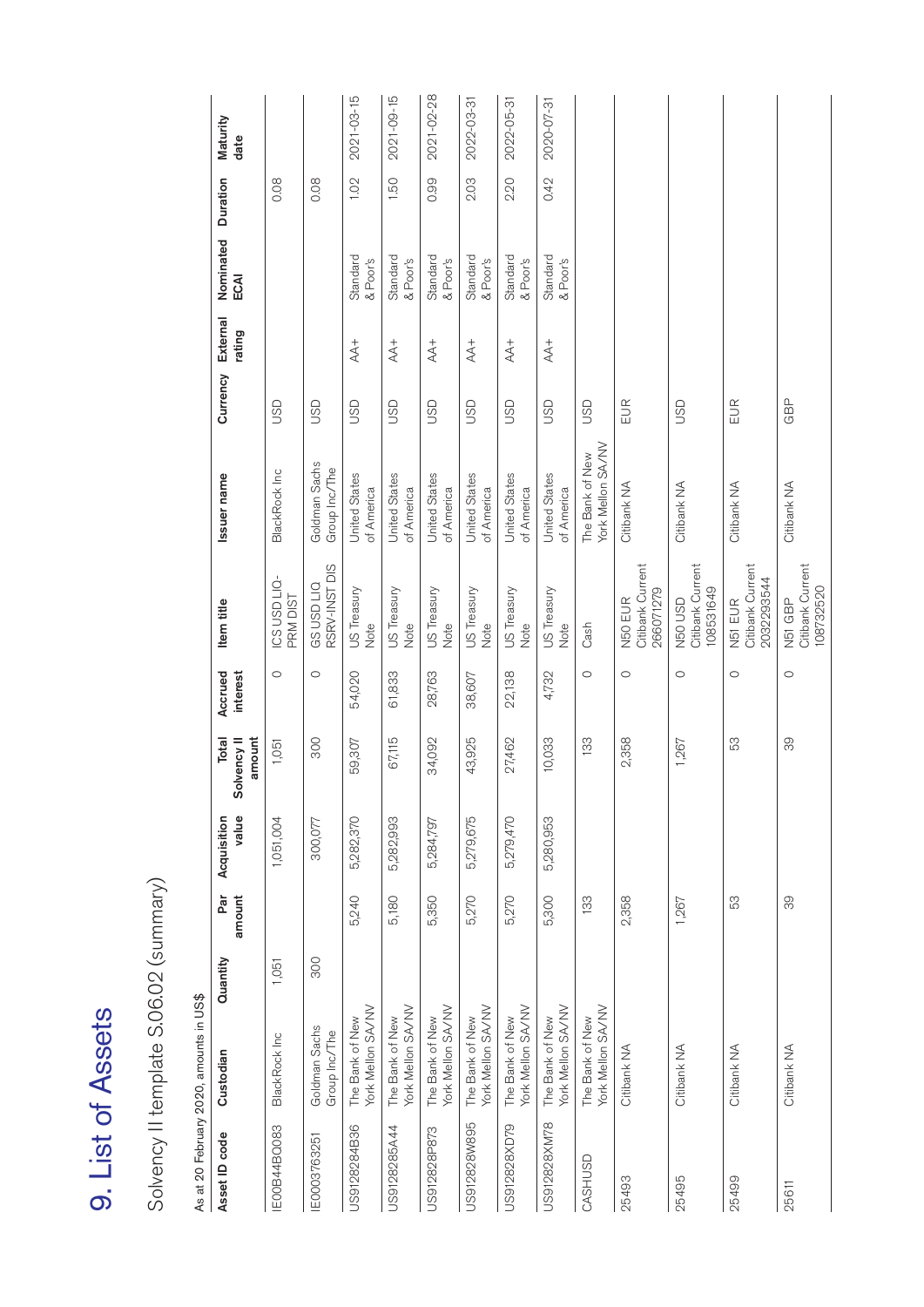| Quantity<br>Custodian | amount<br>Par | value<br>Acquisition | amount<br><b>Total</b><br>Solvency II | interest<br>Accrued | Item title                                                | Issuer name | Currency   | External<br>rating | Duration<br>Nominated<br>ECAI | Maturity<br>date |
|-----------------------|---------------|----------------------|---------------------------------------|---------------------|-----------------------------------------------------------|-------------|------------|--------------------|-------------------------------|------------------|
| Citibank NA           | 74,187        |                      | 74,187                                | $\circ$             | Citibank Current<br>108732563<br>N51 USD                  | Citibank NA | <b>USD</b> |                    |                               |                  |
| Citibank NA           | 53            |                      | 53                                    | $\circ$             | Citibank Current<br>2032293501<br>N52 EUR                 | Citibank NA | EUR        |                    |                               |                  |
| Citibank NA           | 39            |                      | 88                                    | $\circ$             | Citibank Current<br>108732490<br>N52 GBP                  | Citibank NA | GBP        |                    |                               |                  |
| Citibank NA           | 45            |                      | 45                                    | $\circ$             | Citibank Current<br>108732539<br>N52 USD                  | Citibank NA | <b>USD</b> |                    |                               |                  |
| Citibank NA           | 307,008       |                      | 307,008                               | $\circ$             | Citibank Current<br>2032293528<br>N53 EUR                 | Citibank NA | EUR        |                    |                               |                  |
| Citibank NA           | 3,724         |                      | 3,724                                 | $\circ$             | Citibank Current<br>108732504<br>N53 GBP                  | Citibank NA | GBP        |                    |                               |                  |
| Citibank NA           | 107,880       |                      | 107,880                               | $\circ$             | Citibank Current<br>108732547<br><b>USD</b><br>GSD<br>Ban | Citibank NA | <b>USD</b> |                    |                               |                  |
| Citibank NA           | 53            |                      | 53                                    | $\circ$             | Citibank Current<br>2032293536<br>N54 EUR                 | Citibank NA | EUR        |                    |                               |                  |
| Citibank NA           | 89            |                      | 88                                    | $\circ$             | Citibank Current<br>108732512<br>N54 GBP                  | Citibank NA | GBP        |                    |                               |                  |
| Citibank NA           | 45            |                      | 45                                    | $\circ$             | Citibank Current<br>108732555<br><b>N54 USD</b>           | Citibank NA | <b>USD</b> |                    |                               |                  |
|                       |               |                      |                                       |                     |                                                           |             |            |                    |                               |                  |